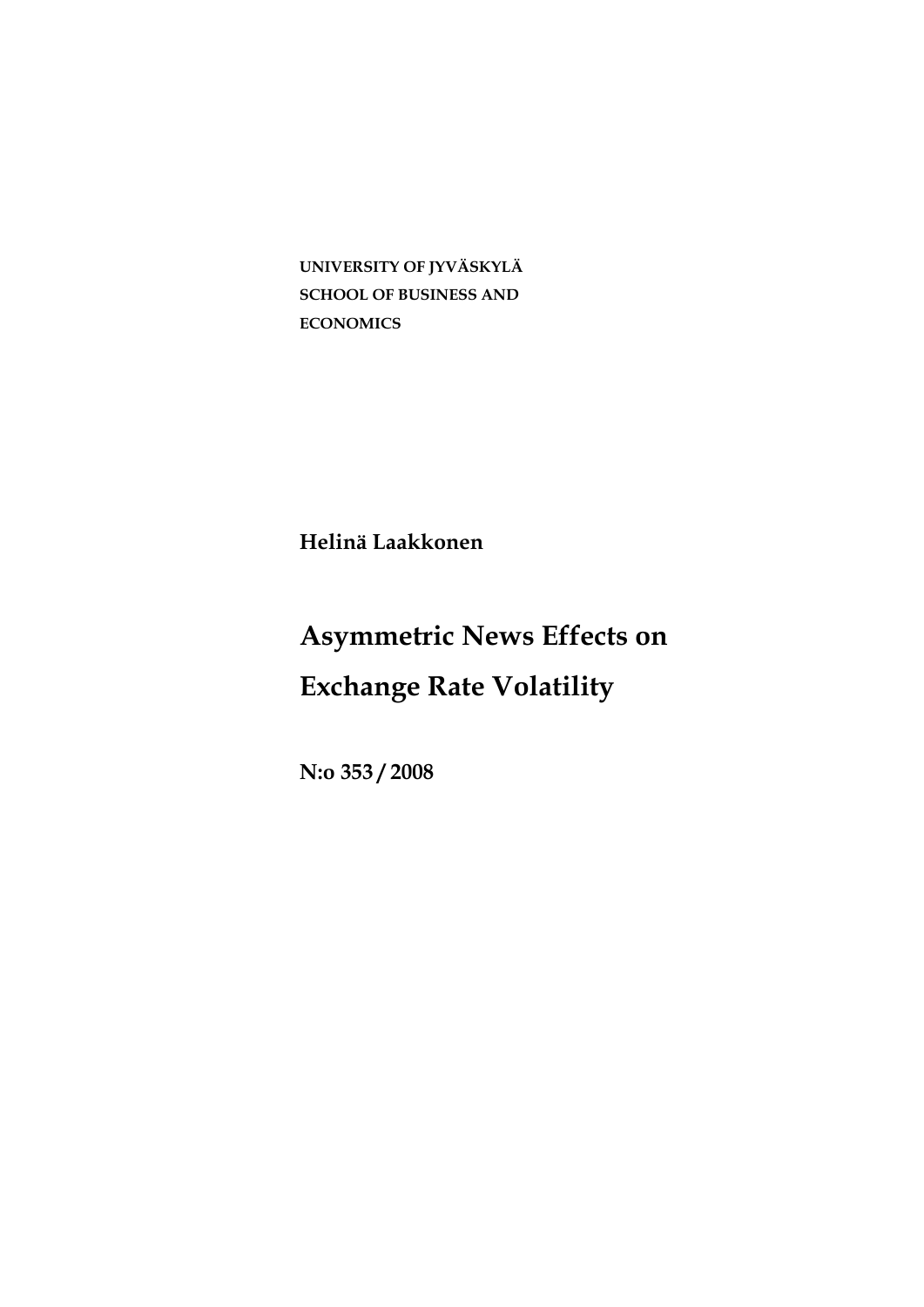**University of Jyväskylä School of Business and Economics P.O. Box 35, 40014 University of Jyväskylä Tel. 014-260 2942 Telecopier 014-260 3331** 

> **ISBN 978-951-39-3367-8 ISSN 1239-3797 Jyväskylä 2008**

**-**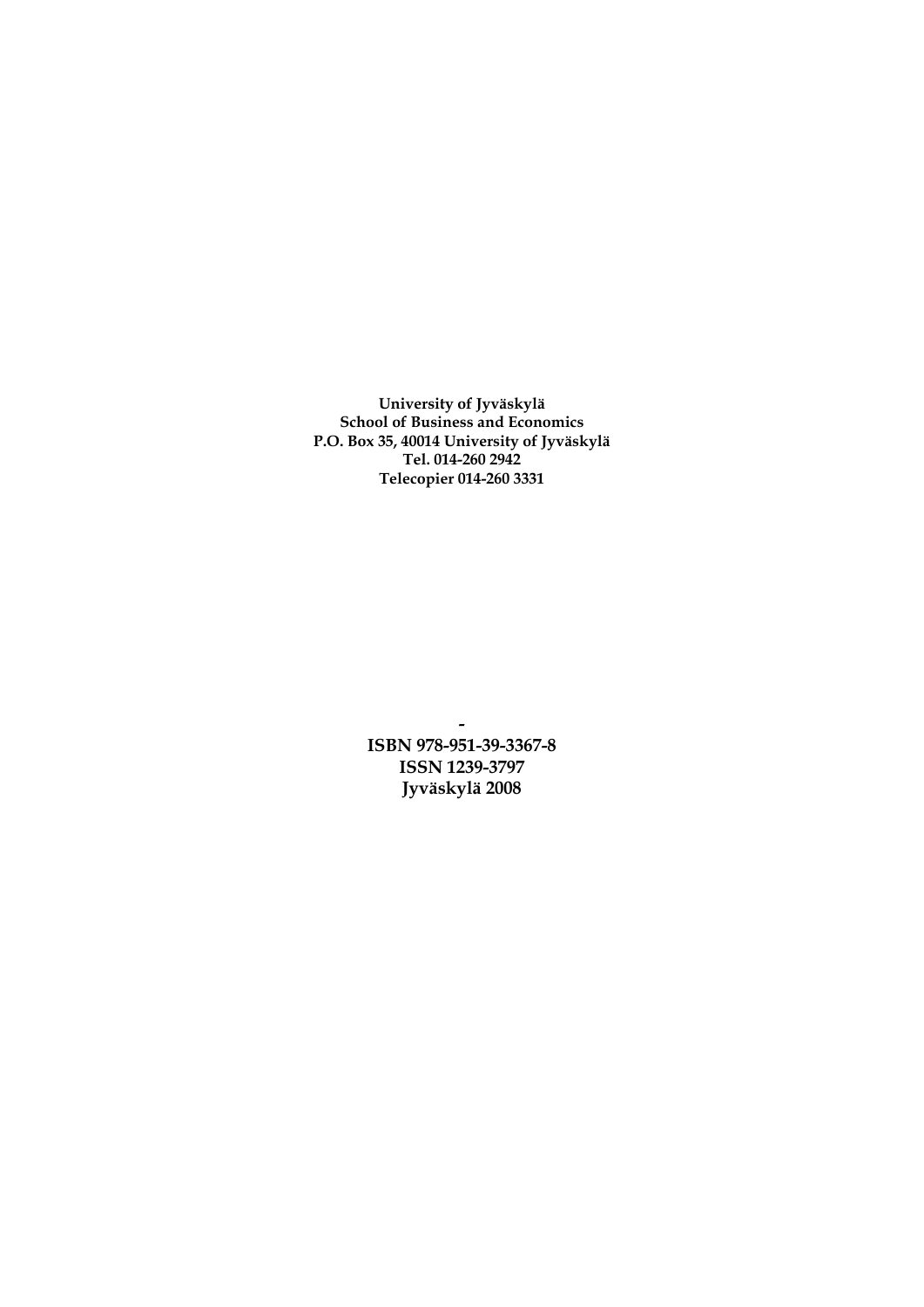## **ABSTRACT[1](#page-2-0)**

<u>.</u>

This paper studies asymmetries in the news effects by estimating the impact of different macroeconomic news categories on high frequency EUR/USD volatility with Flexible Fourier Form model. The results show that US news increase volatility more than European news. UK news seems to increase volatility as much as news from the largest euro area countries. News from the smallest euro area countries seem not to affect volatility, nor do news from Japan. A significant difference between the impact of positive and negative news is not found, but the volatility increases more when positive and negative news are announced at the same time compared to when there are only either positive or negative news. Also, macroeconomic news that are positive (or negative) four months in a row increase volatility more than those which are positive and negative in turns.

Key Words: Asymmetry, Macroeconomic News, Exchange Rates, Volatility

<span id="page-2-0"></span><sup>&</sup>lt;sup>1</sup> Email: helina.laakkonen@jyu.fi, Address: FDPE, P.O. Box 17, 00014 University of Helsinki, Finland. I thank Markku Lanne, Seppo Pynnönen, Mika Vaihekoski, Janne Äijö and the participants in the Oxford-Man Institute for Quantitative Finance Vast Data Conference and in the GSF and FDP workshops for constructive comments. I am grateful to the Bank of Finland for the announcement data and to the Yrjö Jahnsson Foundation, Okobank Group Research Foundation and the Finnish Foundation for Advancement of Securities Markets for the financial support.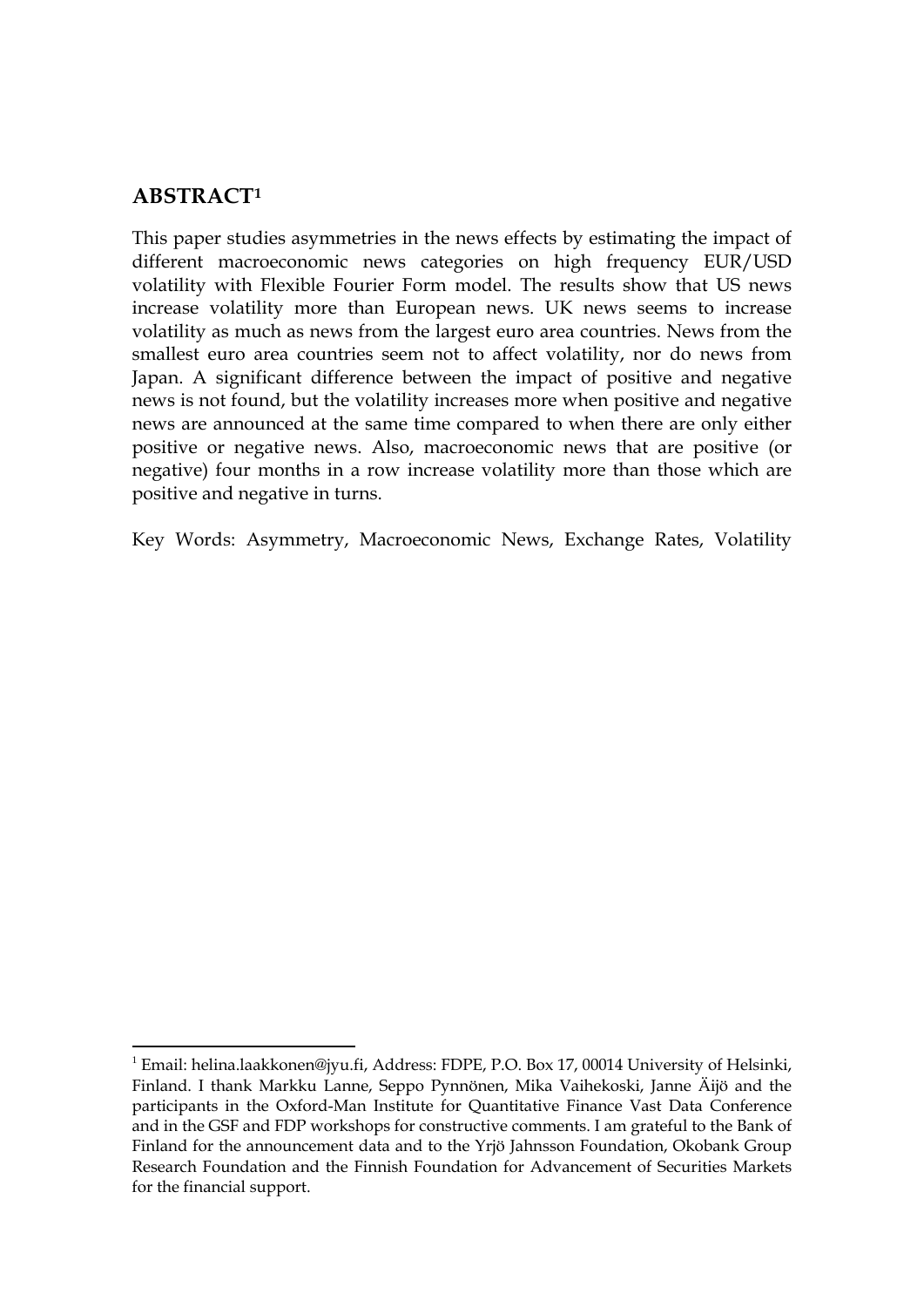### 1 Introduction

One of the fundamental questions in nancial economics is how new information is incorporated to asset prices. Numerous theoretical and empirical studies have shown, that because of the different motives of the heterogeneous agents (Farmer and Joshi 2002), different trading strategies (Admati and Pfleiderer 1988), psychological choices (Barberis et al. 1998) and different abilities to forecast and analyze the impact of new information on the value of an asset (Damodaran 1985), news not only causes a jump in the prices, but also a signicant increase in volatility.

One important part of new information in the markets comprises the scheduled releases of macroeconomic figures. The extensive empirical literature (DeGennaro and Schrieves 1997, Andersen et al. 2003, Bauwens et al. 2005, Dominquez and Panthaki 2006, Laakkonen 2007a among others) has shown that announcements of macro figures cause a jump in the asset prices and significantly increase volatility right after the announcement. More recent literature in the related area of research has been focusing on the following topics: either to study the impact of macro news on different assets simultaneously, or examining the asymmetries between different categories of news. The aim of this paper is to contribute to the latter one.

In this paper we study asymmetric effects of different macroeconomic news categories on high frequency EUR/USD (Euro against United States Dollar) volatility. The paper contributes to the literature by examining two hypotheses relating to the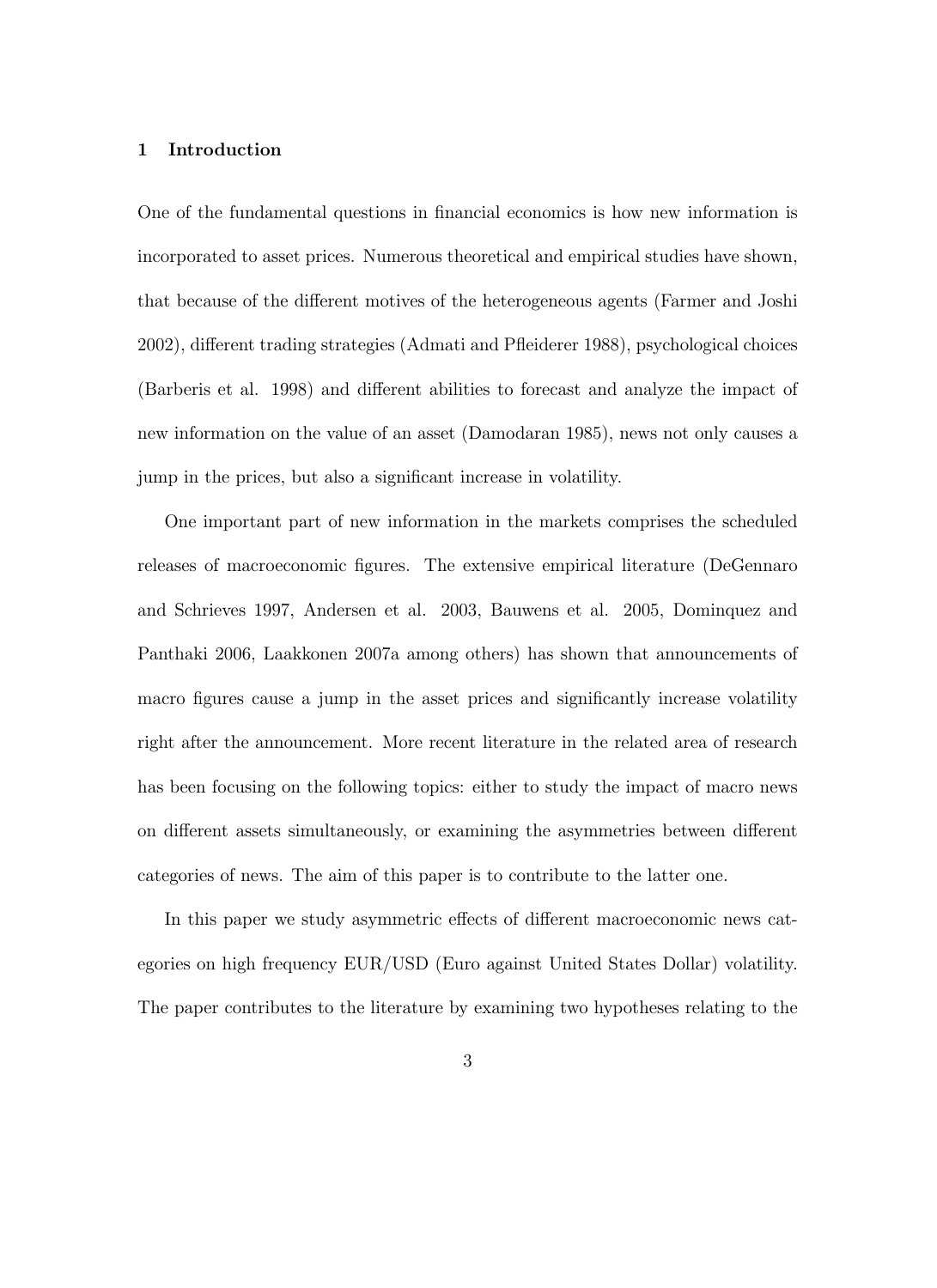impact of positive and negative news, neither of which to our knowledge have been addressed in the empirical literature earlier.

First, we examine whether 'contradictory' and 'consistent' news affect volatility differently. It is commonly the case that more than one macro figure is announced simultaneously. If some of the surprises are positive and some negative, this might increase volatility more than when either positive or negative news is announced alone (consistent news). This view would be supported by the theories of Damodaran  $(1985)$  and Manzan and Westerhoff  $(2005)$ , who claim that investors are not in the same starting line when it comes to the ability to analyze the correct value of an asset after the arrival of news in the market. They suggest that investors react to news in different ways depending on how they think the information will affect the future payoff of their asset and how big their personal forecast errors are, i.e. how big a surprise the information is to them.

The second new hypothesis examines whether macro indicators which give positive (or negative) signals in row affect volatility more than indicators which give positive and negative signals in turns. Such asymmetries like this might be explained with the theory of 'investor conservatism' proposed by Barberis et al. (1998), who suggest that investors react asymmetrically to news due to their 'conservativeness' (i.e. reluctance) about changing to the correct 'pricing regime', as a result of which they end up overreacting to macro indicators which give the same signal (positive or negative) in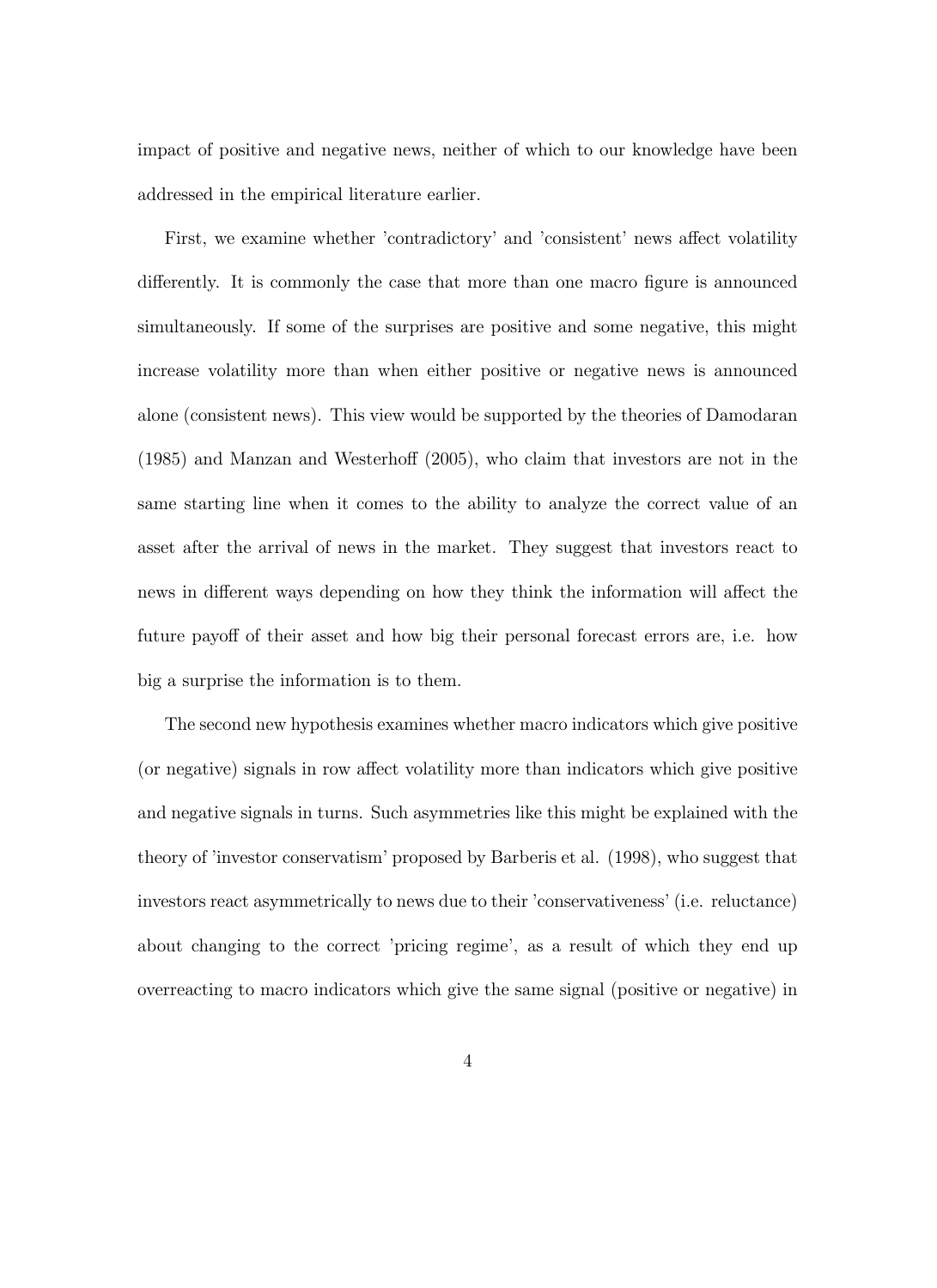succession.

Another contribution of the paper is the used data set. We use a new 5-minute frequency EUR/USD exchange rate data set running from 1 January 1999 to 31 December 2004 and a more comprehensive data set of macro announcements than has been used in the earlier literature. The data set includes all the macroeconomic announcements from the USA, all the euro countries, the UK and Japan. The announcements have been collected from Bloomberg WECO (World economic calendar), and they consist of scheduled releases for macroeconomic fundamentals such as GDP, sales figures, consumer confidence indices etc.

The results suggest that macro announcements increase volatility signicantly, US news having the strongest effect. UK news seems to increase volatility as much as news from the largest euro area countries, while news from the smallest euro area, and from Japan, countries does not seem to affect volatility. We do not find a significant difference between the impact of negative and positive news, but the results suggest that 'contradictory' news increase volatility signicantly more than 'consistent' news. The results also suggest that macro indicators, which give positive (or negative) signals in succession increase volatility significantly more than the indicators which give positive and negative signals in turns. Although the difference was significant only after four or more news announcements carrying the same sign in a row  $(+)$  $(+)$  or  $(- - -)$ . Also, we only find asymmetries in reactions to US news, not to the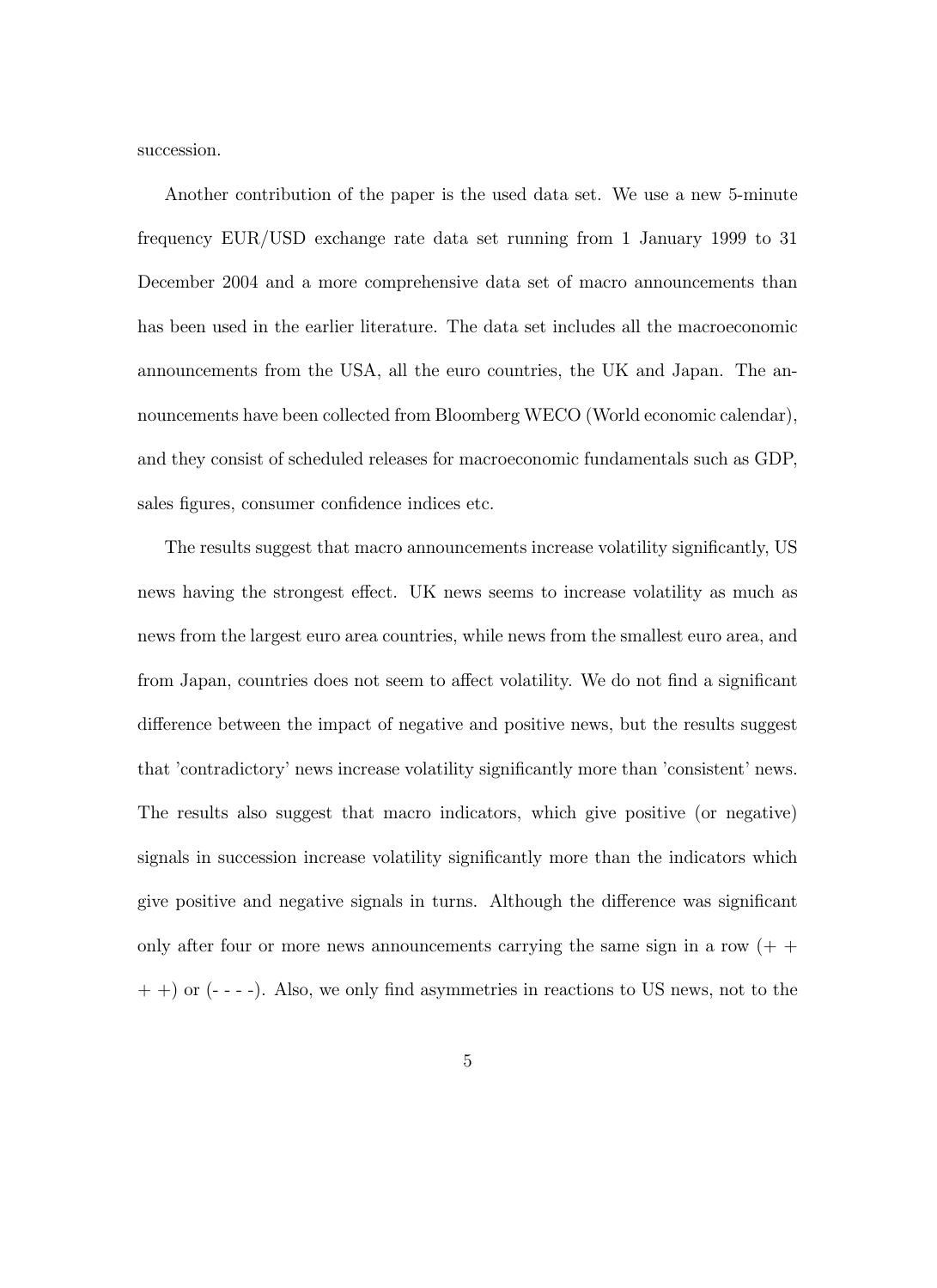news from Europe or Japan.

The plan of the paper is as follows. Section 2 reviews the related literature and Section 3 describes the data and methodology. The results of the empirical study are presented in Section 4, and Section 5 concludes.

### 2 Theoretical backround

The impact of macroeconomic news on exchange rate dynamics has been widely empirically studied in recent decades. The earliest studies in the 1980s used daily return data and simple regressions (e.g. Ito and Roley 1987, Aggarwal and Schirm 1992), but since the 1990s the increasing availability of high-frequency data and improved methods (see e.g. Dacorogna et al. 1993, Andersen and Bollerslev, 1997) have facilitated more detailed study of the effects of news.

The literature can be divided into two strands: the one examines the direct effects of macroeconomic news on exchange rate returns and volatility<sup>2</sup>, while the other focuses on the transmission of news through order flow (e.g. Payne 2003, Evans and Lyons 2008). The largest currency pairs  $(EUR/USD^3, USD/GBP, USD/JPY)$  have

<sup>2</sup>The literature includes Goodhart et al. (1993), Ederington and Lee (1993), DeGennaro and Schrieves (1997), Almeida et al (1998), Andersen and Bollerslev (1998), Eddelbüttel and McCurdy (1998), Melvin and Yin (2000), Andersen et al. (2003, 2007), Chang and Taylor (2003), Bauwens et

al. (2005), Dominquez and Panthaki (2006), Faust et al. (2007), Laakkonen (2007a) among others. <sup>3</sup>or DEM/USD before euro.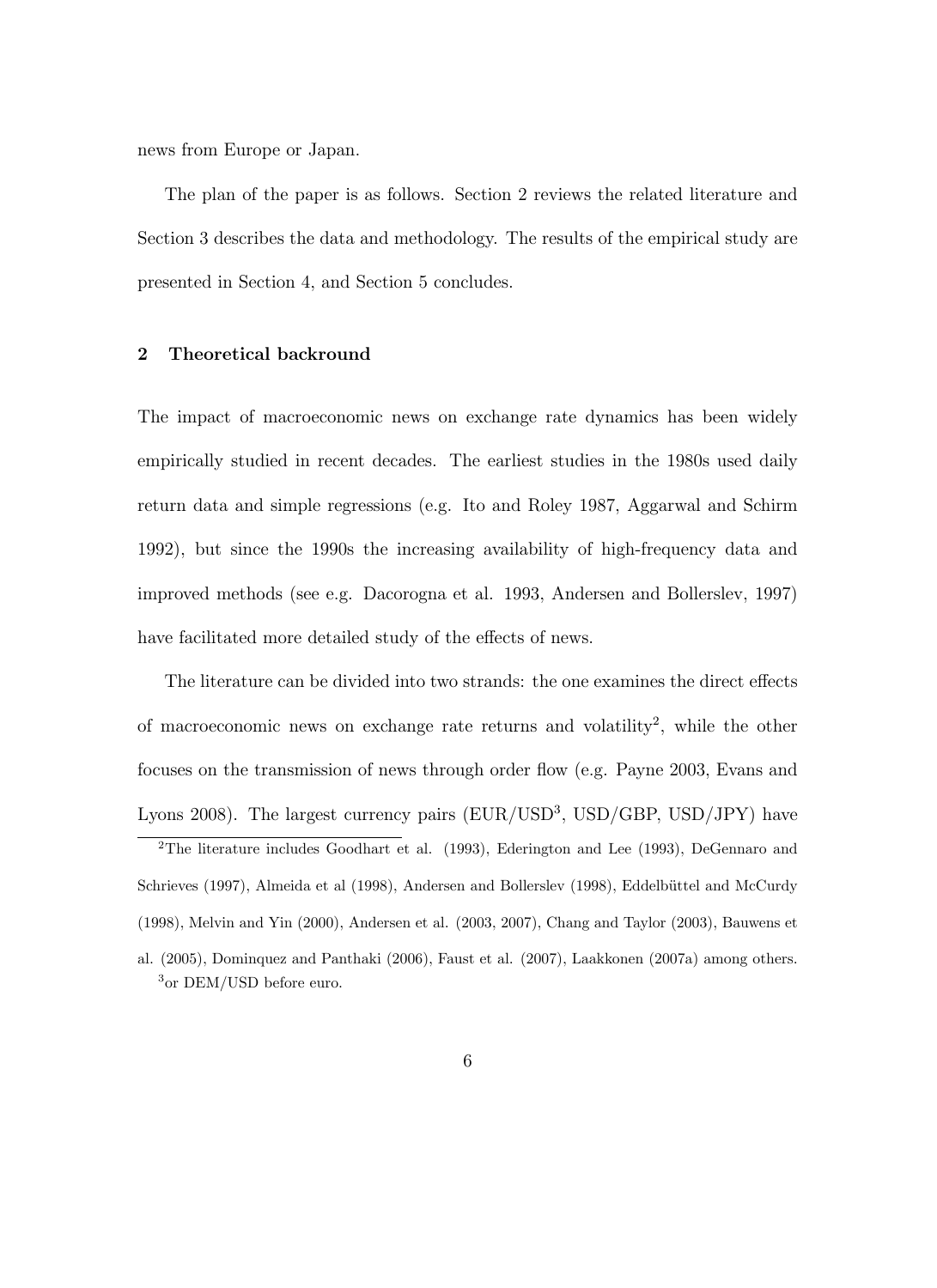been examined the most, but some smaller currencies have also been used: Fornari et al. (2002), for example, studied the impact of news on Italian lira against the USD. In recent years, however, it has been common to study many currencies or different market instruments simultaneously (e.g. Andersen et al. 2003, 2007, Faust et al. 2007).

Most studies have focused on US news announcements, but some have also examined the impact of European or Asian news. The macro indicators are either examined separately to be able to see which indicators have the largest effects on markets, or in broader categories (e.g. monetary policy news and real economy news).

In general the results have shown that macro indicators affect exchange rates: they cause a jump in the conditional mean and increase the volatility of the exchange rate after the announcement. The impact of news from the US has been found to be stronger than the impact of news from the other countries, and of the US macro indicators, the monthly employment report causes the largest effects on exchange rates.

Many market microstructure theories have suggested that investors might react differently to different kinds of news. One of the stylized facts in the financial market is that investors react more strongly to negative than positive news. We also begin our analysis by studying whether differences exist between the impact of positive vs. negative macroeconomic news. This is not the first time this question has been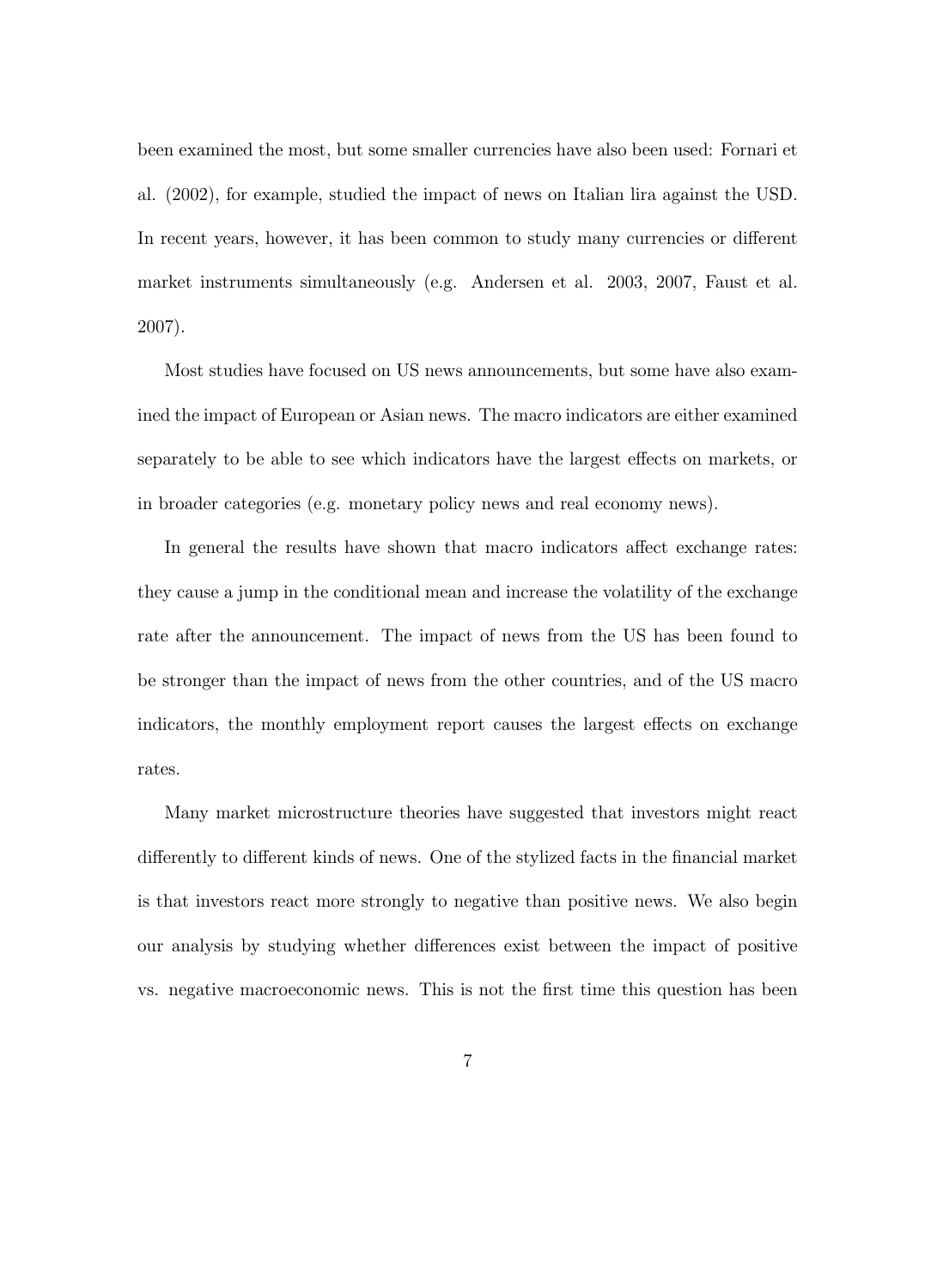examined, but the earlier results have been mixed: for example, Andersen et al. (2003) found that negative news have larger impact than positive news, while Pearce and Solakoglu (2007) do not find asymmetries with respect to sign.

One explanation for these mixed findings could be the time span of the data set. Laakkonen and Lanne (2008) found that negative news increases volatility more than positive news, but only when the economy is in expansion. The data used by Andersen and Bollerslev (2003), who found asymmetries between positive and negative news, only covered a period of economic boom. The asymmetric state dependencies found so far might be explained with the theory of Veronesi (1999), which suggests that the reaction to positive and negative news depends on the state of the economy: due to investors' willingness to hedge against the uncertainty about the state of the economy, they overreact to bad news in good times and underreact to good news in bad times.

Another possible explanation could be ambiguity of the news announcements, since commonly the case is that many macroeconomic figures are announced simultaneously. It could be that announcing a whole set of macro gures at the same time would help investors to gain a broader picture of the state of the economy. However, if some of the figures predict better market conditions and some worse, investors could find it difficult to evaluate the overall effect of the news and this would cause excess volatility. The latter outcome would be supported by the theories of Damodaran  $(1985)$  and Manzan and Westerhoff  $(2005)$ , who claim that investors are not in the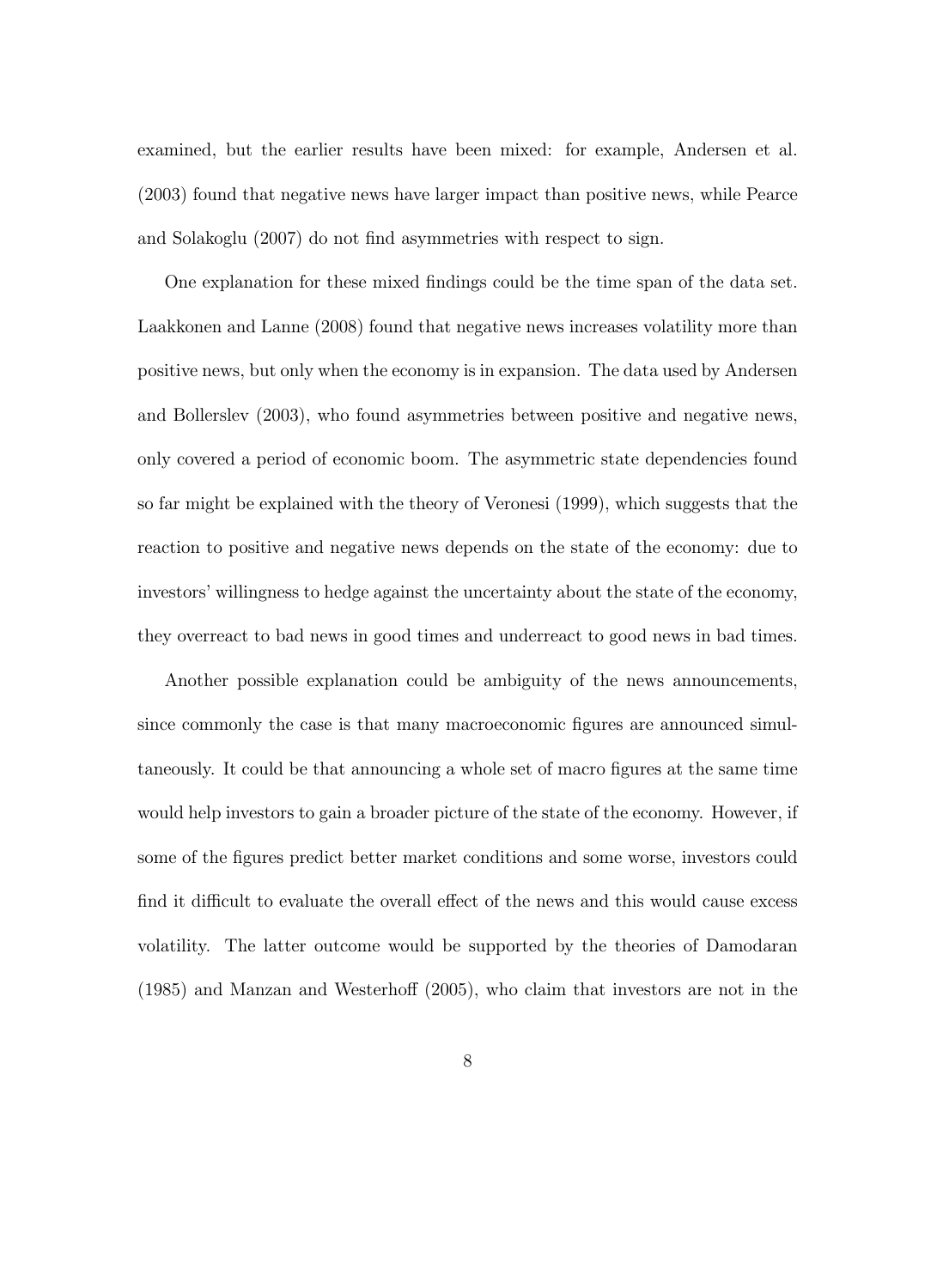same starting line when it comes to the ability to analyze the correct value of an asset after the a news announcement arrives in the market. They suggest that investors react to news in different ways depending on how they think the information will affect the future payoff of their asset and how big their personal forecast errors are, i.e. how big a surprise the information is for them. Laakkonen (2007a) studied the hypothesis of 'con
icting' and 'consistent' news, and found that volatility increases signicantly more if both positive and negative macro announcements are announced simultaneously than if only positive or negative news is announced. However, since the data set covered only three months, we now wish to confirm the results with a longer data set.

The third possible explanation could be drawn from the theory of 'investor conservatism' by Barberis et al. (1998), who suggest that investors react asymmetrically to news due to their 'conservativeness' about changing to the correct 'pricing regime'. In their model investors value an asset by referring to two 'pricing regimes'. The first is the trend regime and the second is the mean reverting regime. If positive (or negative) news is released one after another, the probability of being in the trend regime increases. Conversely, if there is negative news after positive news (or vice versa), the probability of being in the mean reverting regime increases. Finally, the model predicts that investors overreact to news releases which give the same signal (positive or negative) successively. Therefore, our aim is to study whether macro announcements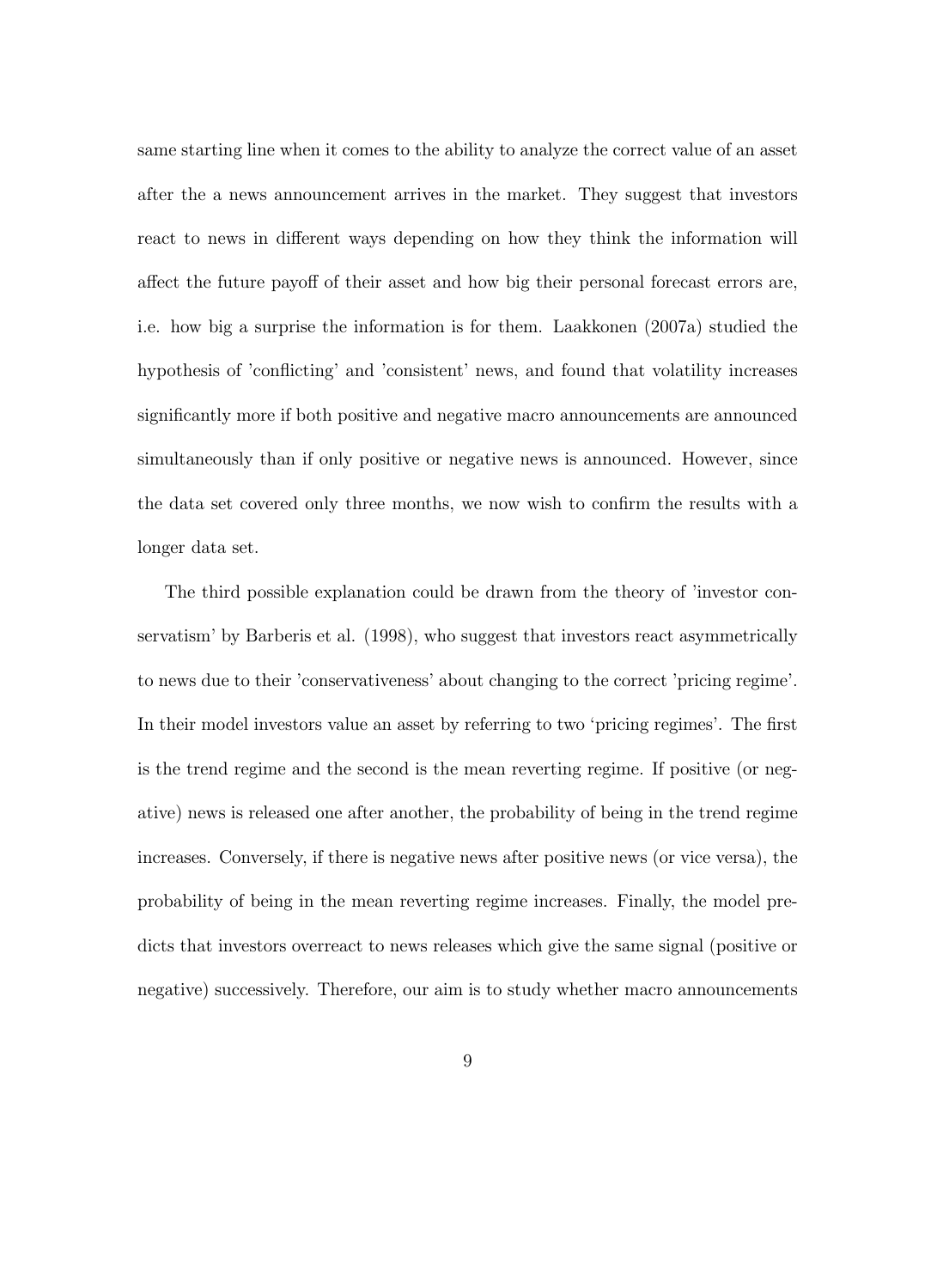that are of the same sign (positive or negative) successively have a different effect on volatility compared to macro announcements that are positive and negative in turns. For example, we examine whether positive GDP figure affects volatility more when the GDP announcements from previous months have also been positive compared to when positive GDP figure is released after a negative GDP figure.

### 3 Data and Methodology

This section describes the data and the methodology used. We also classify the news in different categories to be able to examine asymmetries in the effects of news.

### 3.1 Exchange Rate Data

The original data set contains 5-minute quotes<sup>4</sup> of the EUR/USD (Euro against) United States Dollar) exchange rate from 1st January 1999 to 31st December 2004 and was obtained from Olsen and Associates. The prices are formed by taking the average between the bid and ask quotes, and the returns are computed as the differences of logarithmic prices. The return series is depicted in Figure 1.

<sup>4</sup>According to many studies, 5-minute returns strike the best balance between the disadvantages of microstructure noise (when sampling too frequently) and the loss of important information (when sampling too infrequently). For a discussion see Andersen et al. (2007).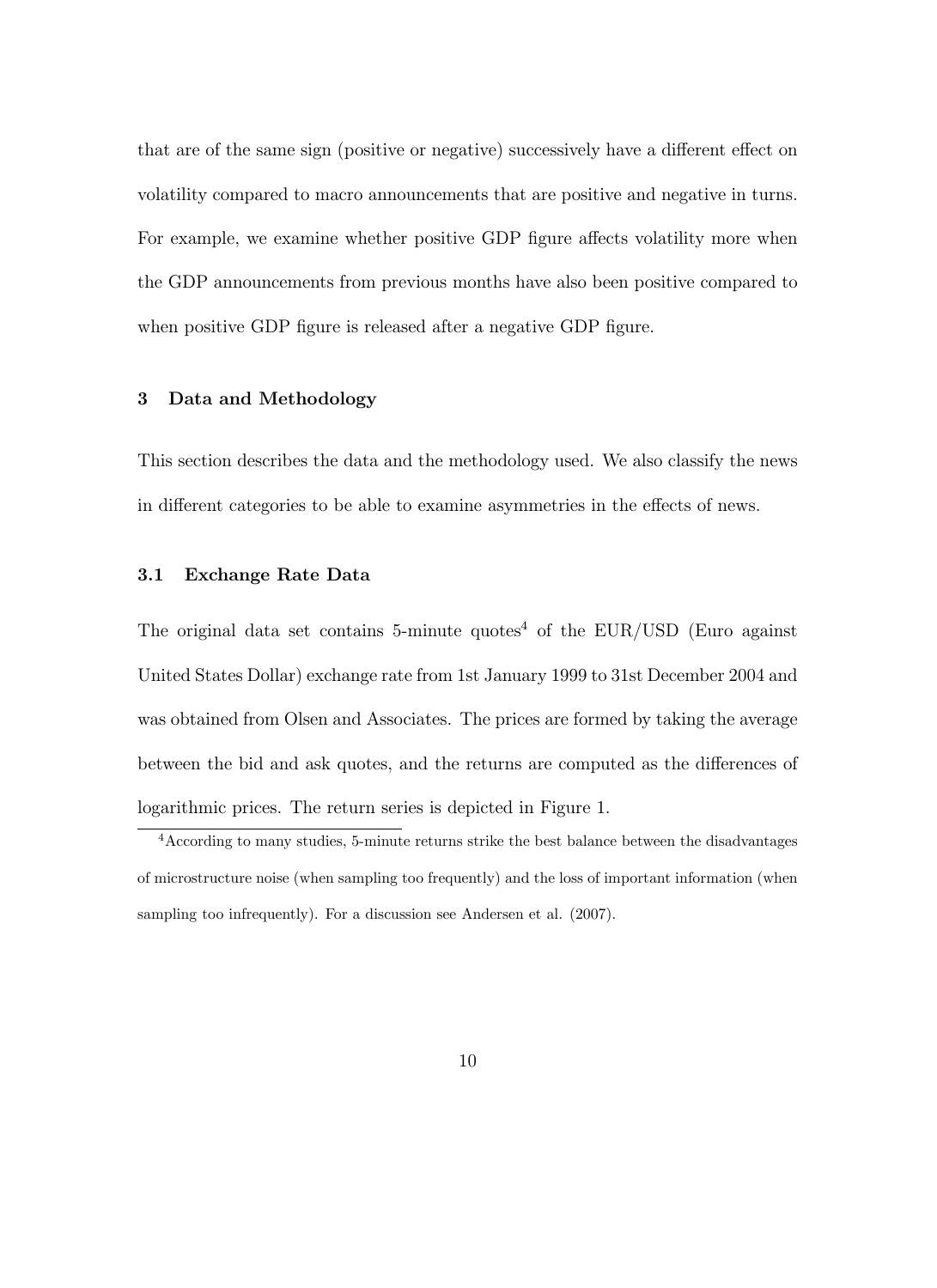

**Figure 1 USD/EUR 5-minute logarithmic returns 1st Jan 1999-31st Dec 2004**

As the foreign exchange market activity slows down decidedly during weekends and certain holiday non-trading periods, it is standard in the literature to explicitly exclude a number of days from raw 5-minute return series. Following Andersen and Bollerslev (1998), we exclude the weekends and certain holidays by always excluding the returns from 21:05 GMT the night before to 21:00 GMT that evening. Andersen and Bollerslev  $(1998)$  state that this definition of a "day" retains intact the intraday periodical volatility structure. The following holidays are excluded from the data: Christmas, New Year, Good Friday and Easter Monday. Besides holidays, three days are excluded from the data because of lack of observations. Daylight savings time was also taken into account as is standard in the literature.

The 5-minute returns exhibit strong intraday periodicity, because of the different trading times in the global 24-hour foreign exchange markets. This has to be taken into account in modeling news effects. Of the alternative models of filtering the periodicity, we chose the Flexible Fourier Form (FFF) model of Andersen and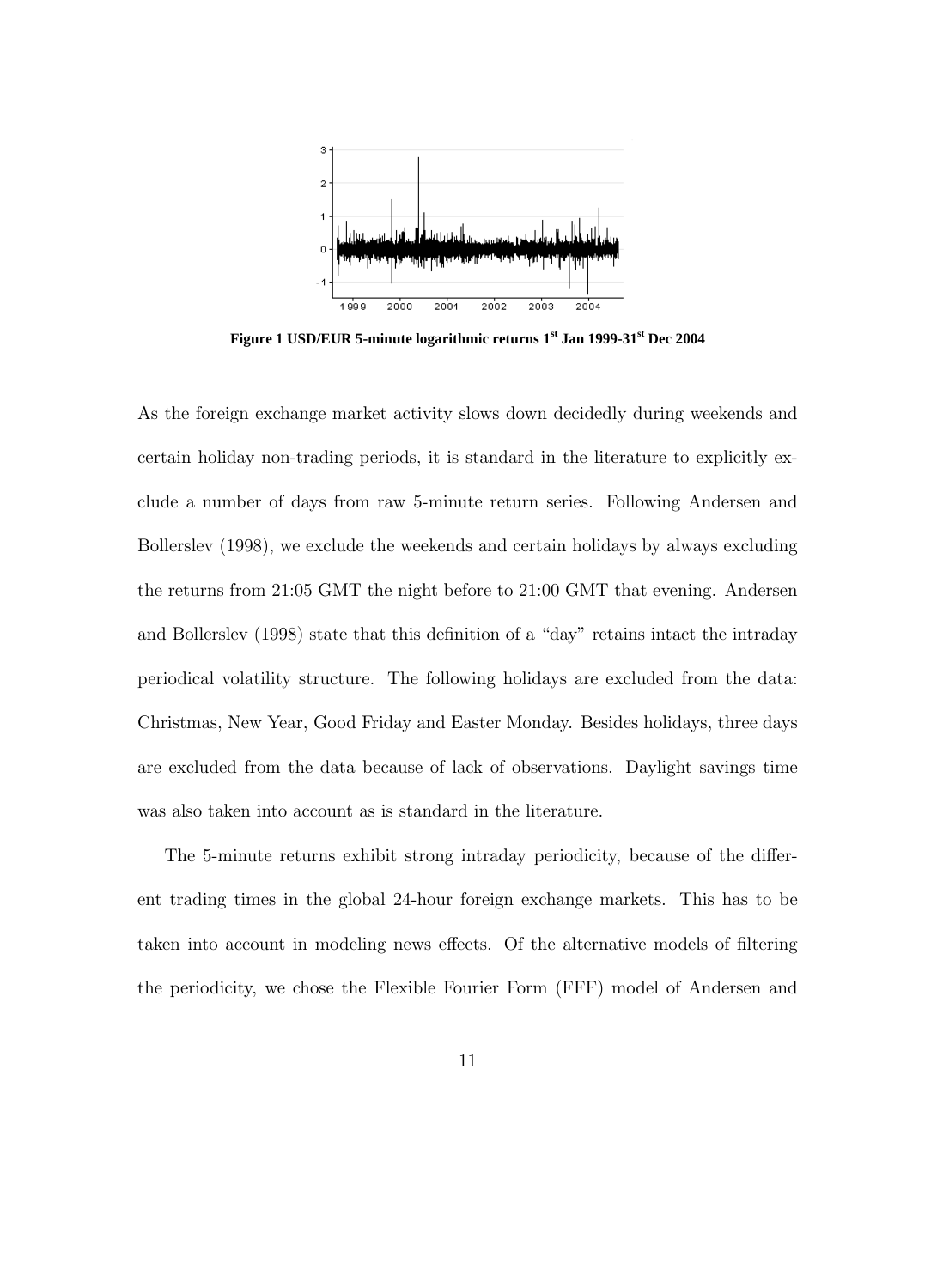Bollerslev (1997) that uses different frequencies of sine and cosine functions to capture the periodicity. This choice is motivated by Laakkonen (2007b), who studied the consequences of data ltering on the results obtained by using ltered returns. She concluded that for the purpose of studying the impact of news on volatility, the FFF method performs the best in data filtering among a number of commonly acknowledged ltering methods.

The model takes the following form:

$$
R_{t,n} - \bar{R}_{t,n} = \sigma_t \cdot s_{t,n} \cdot Z_{t,n} \tag{1}
$$

where  $R_{t,n}$  denotes the 5-minute EUR/USD returns,  $\bar{R}_{t,n}$  is the expected five-minute returns and  $Z_{t,n}$  is an i.i.d (with mean zero and unit variance) innovations,  $\sigma_t$  represents daily volatility and  $s_{t,n}$  intraday volatility<sup>5</sup>.

To be able separately to identify the intradaily volatility component, both sides must first be squared and then logs taken. Approximating  $\bar{R}_{t,n}$  with the sample mean  $\bar{R}$  and eliminating the daily volatility component  $\sigma_t$  from the return process we end up with the following expression:

$$
2\log\frac{|R_{t,n} - \bar{R}|}{\hat{\sigma}_t/N^{1/2}} = 2\log(s_{t,n}) + 2\log(Z_{t,n})
$$
\n(2)

 ${}^{5}$ In the equations t denotes day and n the 5-minute interval.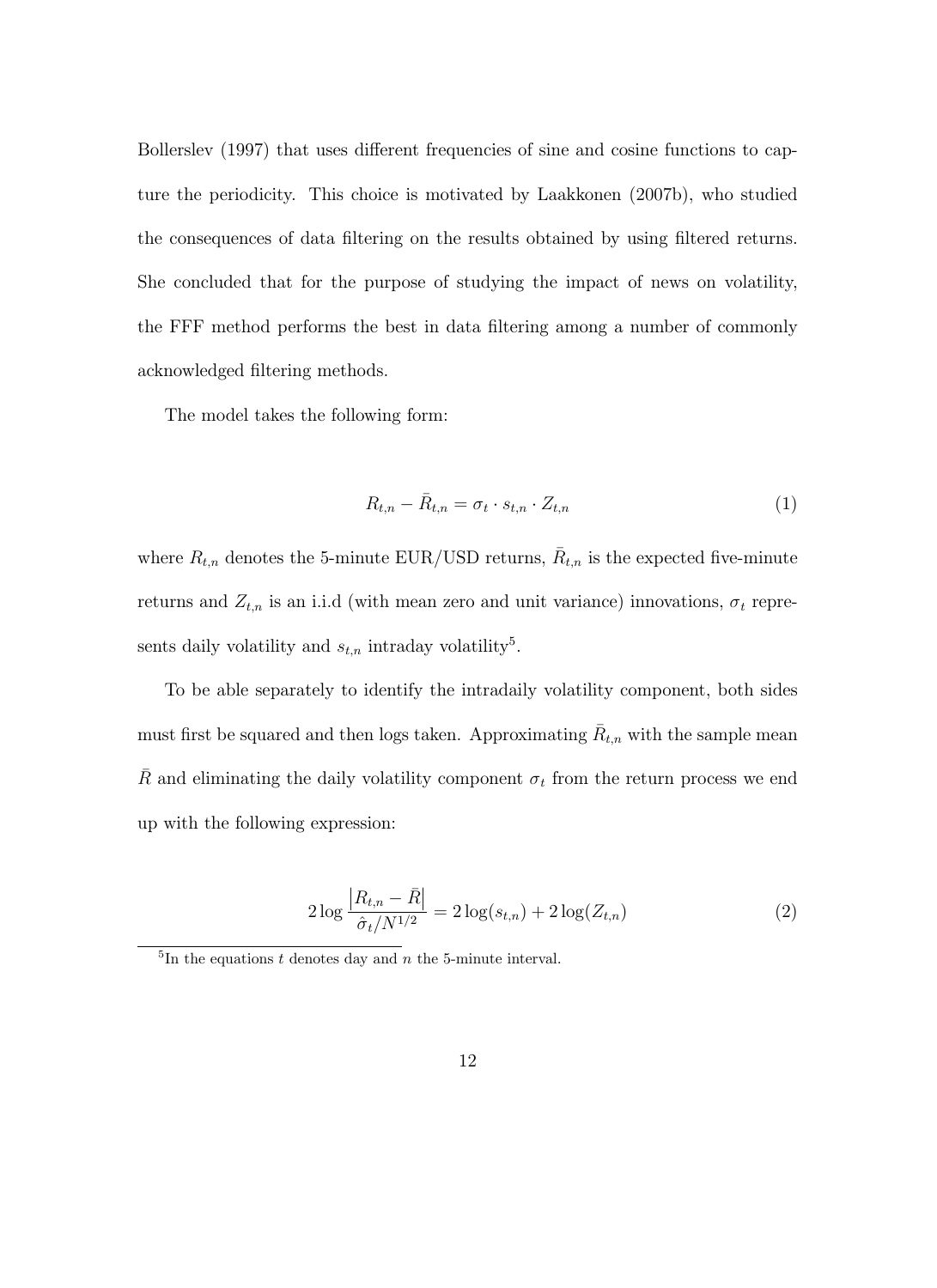where  $\hat{\sigma}_t$  is the GARCH(1,1) model estimate for daily volatility and N denotes the number of 5-minute intervals in one day (288 in a 24-hour market). Now, Andersen and Bollerslev (1997) suggest a parametric representation of intraday volatility  $s_{t,n}$ and estimate the smooth cyclical volatility pattern by using trigonometric functions. The FFF regression model is the following:

$$
f_{t,n} = \alpha + \delta_1 \frac{n}{N_1} + \delta_2 \frac{n^2}{N_2} + \sum_{k=1}^{D} \lambda_k I_k(t,n)
$$
  
+ 
$$
\sum_{p=1}^{P} \left( \delta_{c,p} \cos\left(\frac{p2\pi}{N}n\right) + \delta_{s,p} \sin\left(\frac{p2\pi}{N}n\right) \right) + \varepsilon_{t,n},
$$
 (3)

where  $f_{t,n} = 2 \ln \frac{t}{t}$  $\left|R_{t,n}-\bar{R}\right|$  $\hat{\sigma}_t/N^{1/2}$ . Besides the sinusoids<sup>6</sup>, the model contains the intercept  $\alpha$  and the normalizing factors  $\frac{n}{\gamma}$  $N_1$ and  $\frac{n^2}{\lambda}$  $N_{2}$ , where  $N_1 = (N + 1)/2$  and  $N_2 = (N + 1)/2$  $1\left(N+2\right)/6$ . The model also contains the indicator variables  $I_k(t, n)$ . These variables are used to control for holiday effects, weekday effects etc. and  $\varepsilon_{t,n}$  is the error term of the model. The estimate for intraday volatility  $\hat{s}_{t,n}$  is then obtained as  $\hat{s}_{t,n} = \exp(\hat{f}_{t,n}/2)$ , where  $\hat{f}_{t,n}$  are the fitted values of the model (3). This estimate  $\hat{s}_{t,n}$ is normalized so that the mean of the normalized seasonality estimate equals one:  $\tilde{s}_{t,n} = \frac{T \cdot \hat{s}_{t,n}}{\sum_{l} [T/N] \sum_{l} N}$  $\sum_{t=1}^{[T/N]} \sum_{n=1}^{N} \hat{s}_{t,n}$ where  $T$  is the number of observations in the whole data. The original returns  $R_{t,n}$  are then divided by the normalized estimate  $\tilde{s}_{t,n}$  to get the filtered returns  $\tilde{R}_{t,n} =$  $R_{t,n}$  $\tilde{s}_{t,n}$ . See Andersen and Bollerslev (1997, 1998) for further

<sup>&</sup>lt;sup>6</sup>The value  $P = 9$  was selected by using the Akaike and Schwarz information criteria.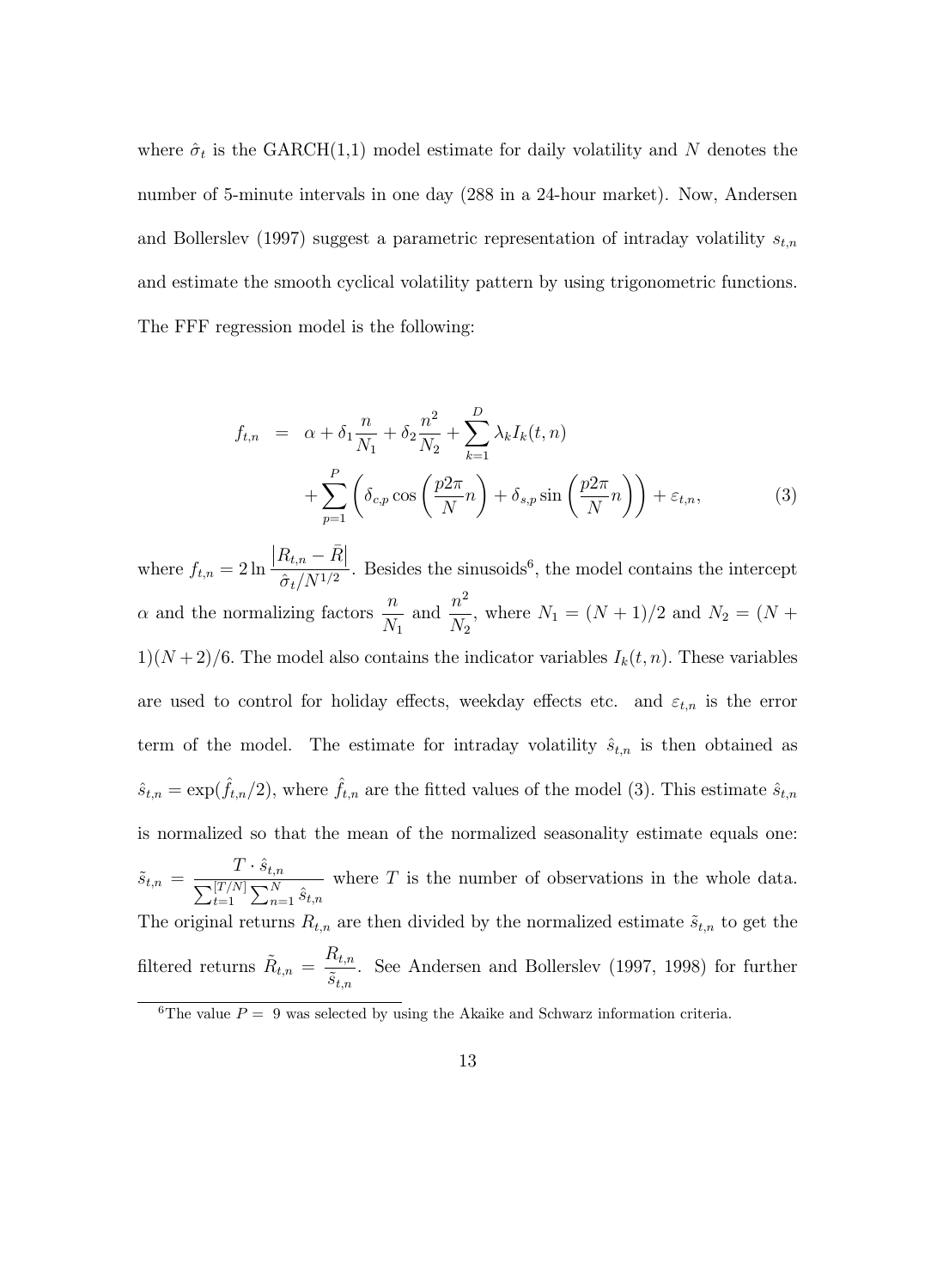details of the method.

If the intraday periodicity pattern is assumed to remain constant over the data sample, the FFF model is estimated for the entire data set at once. Unfortunately this in not likely to be the case. For example, the trading hours of European markets caused much higher volatility in the early years of euro than they do today (Laakkonen 2007b). Therefore, to be able to filter all the periodicity in volatility, we have to filter the data in subsets, i.e. to model every week in the data separately.

Figure 2 presents the autocorrelation coefficients of absolute returns for 1500 five minute lags, i.e. the autocorrelogram for five days. As can be seen, the FFF method is capable of ltering the intraday periodicity in volatility, although there is still significant autocorrelation left in the absolute returns.



**Figure 2 Autocorrelation coefficients of the original and filtered absolute returns** The figure shows the five day correlogram of the filtered five-minute absolute EUR/USD returns (black line) compared to original absolute returns (grey line). The intraday periodicity was filtered by using the Flexible Fourier Form method.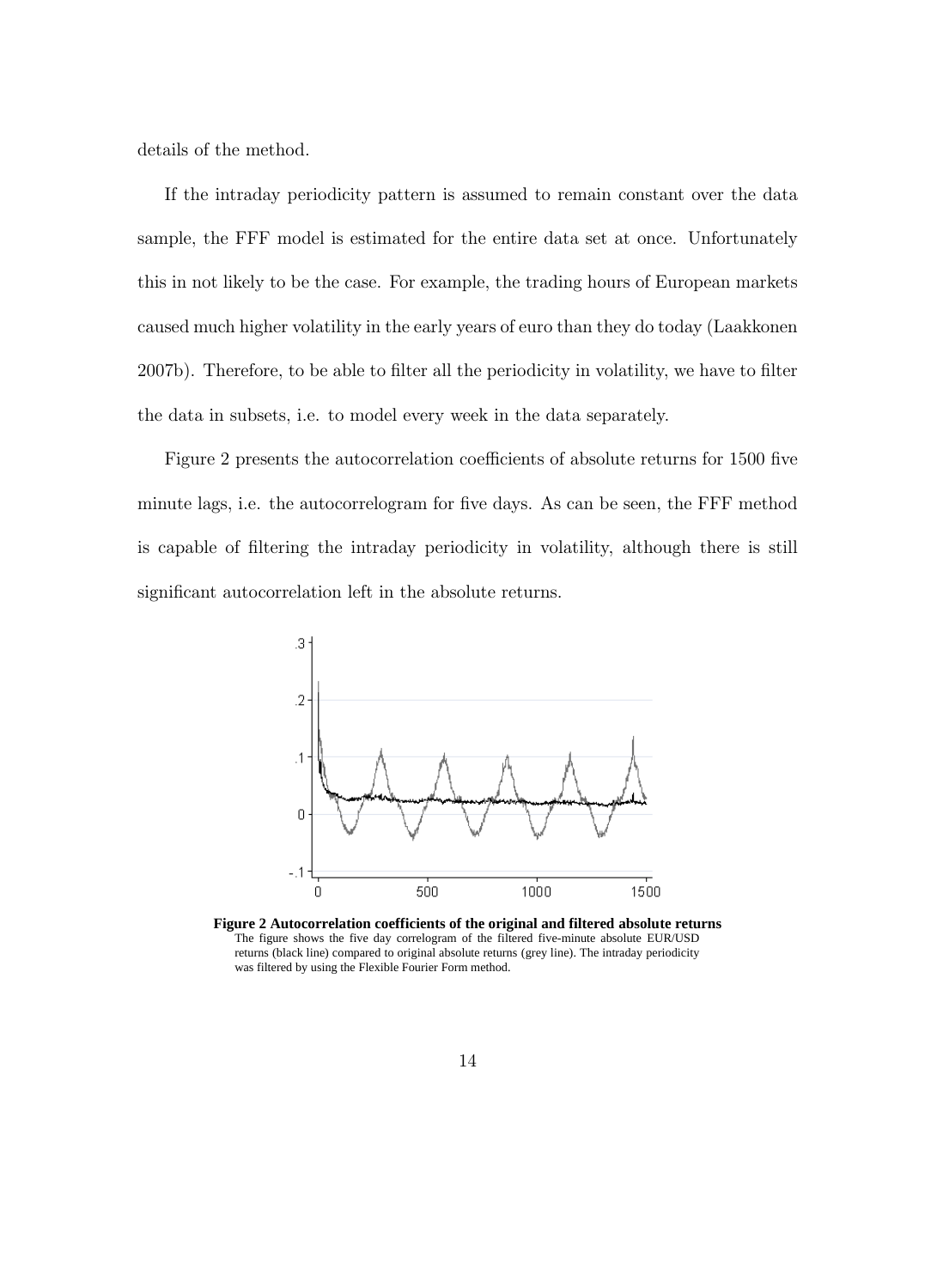### **Table 1 Key statistical figures**

| The table presents the key statistical figures for the original and for the filtered returns. The |  |
|---------------------------------------------------------------------------------------------------|--|
| returns were filtered with the Flexible Fourier Form method.                                      |  |

|                    | <b>Returns</b> | <b>Filtered Returns</b> |
|--------------------|----------------|-------------------------|
| Mean               | 0.00005        | 0.00008                 |
| Standard deviation | 0.0431         | 0.043                   |
| <b>Skewness</b>    | 0.78           | 0.06                    |
| <b>Kurtosis</b>    | 65.94          | 28.94                   |
| Minimum            | $-1.35$        | $-1.56$                 |
| Maximum            | 2.78           | 1.40                    |

The key statistical figures of the original and filtered return series are presented in Table 1. The mean and the standard deviation of the return series did not change dramatically when the returns were filtered: the mean return was very close to zero in both of the return series and there were no changes in the standard deviation. However, the filtering did have an effect on skewness and kurtosis. The distribution of nancial return series usually shows a lot of extra kurtosis compared to the normal distribution, which indicates the existence of more large returns compared to the tails of the normal distribution. The distribution of the EUR/USD returns was also skewed to the positive side, which indicates that there have been more big positive jumps than big negative jumps. Compared to the original return series, the distribution of the filtered return series was closer to the normal distribution. The distribution of the filtered returns was almost symmetric: the skewness fell from  $0.78$  to  $0.06$ . Also the extra kurtosis of the distribution fell from 65.94 to 28.94. Although the distribution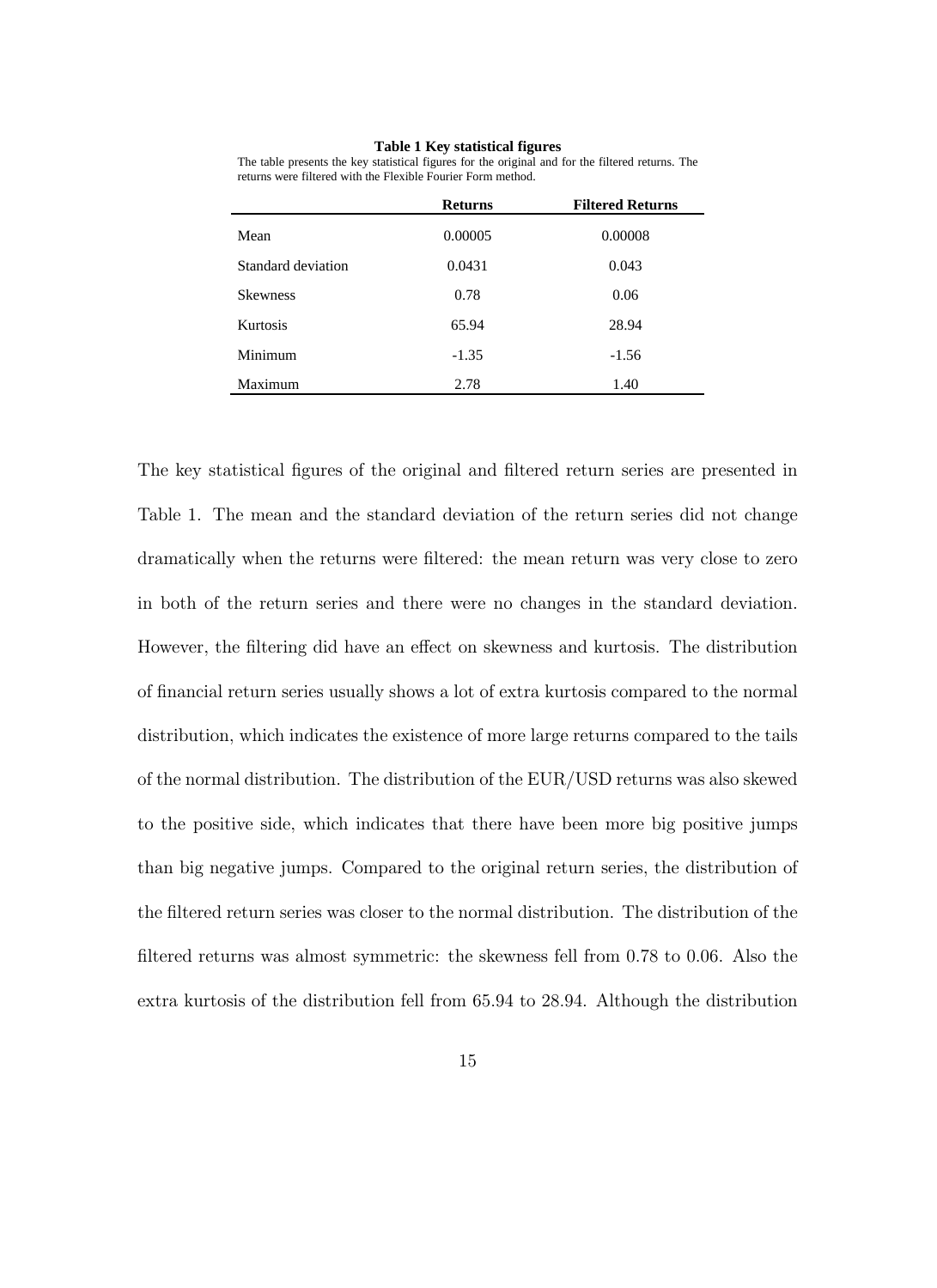of the returns is closer to the normal distribution after ltering, because of the excess kurtosis, neither the original nor filtered returns seems not to be normally distributed.

### 3.2 Macro Announcement Data

The macroeconomic news data set includes all the scheduled macroeconomic figures in the World Economic Calendar (WECO) page published by Bloomberg. The announcements were collected for the USA, the UK, Japan and all the euro countries (except Greece) for the period 1999-2004. The data include the announcement date and time to an accuracy of one minute, the announced figure and the market forecast of the figure. The market forecast is the median of the survey forecasts that Bloomberg collects from the market agents, but it is not available for all of the macro figures: for example, forecasts are not available for smaller euro countries. Table 2 presents the total number of macro announcements and the number of announcements, for which the forecast is or is not available, for each country separately and all combined.

To study asymmetries, the announcements were divided into different categories. The numbers of announcements in the different categories (for all countries combined and separately for the euro area, the UK and the US) are presented in Table 3.

The Bloomberg market forecast is used in classifying news as positive or negative. The news item is defined as positive when the market forecast is smaller than the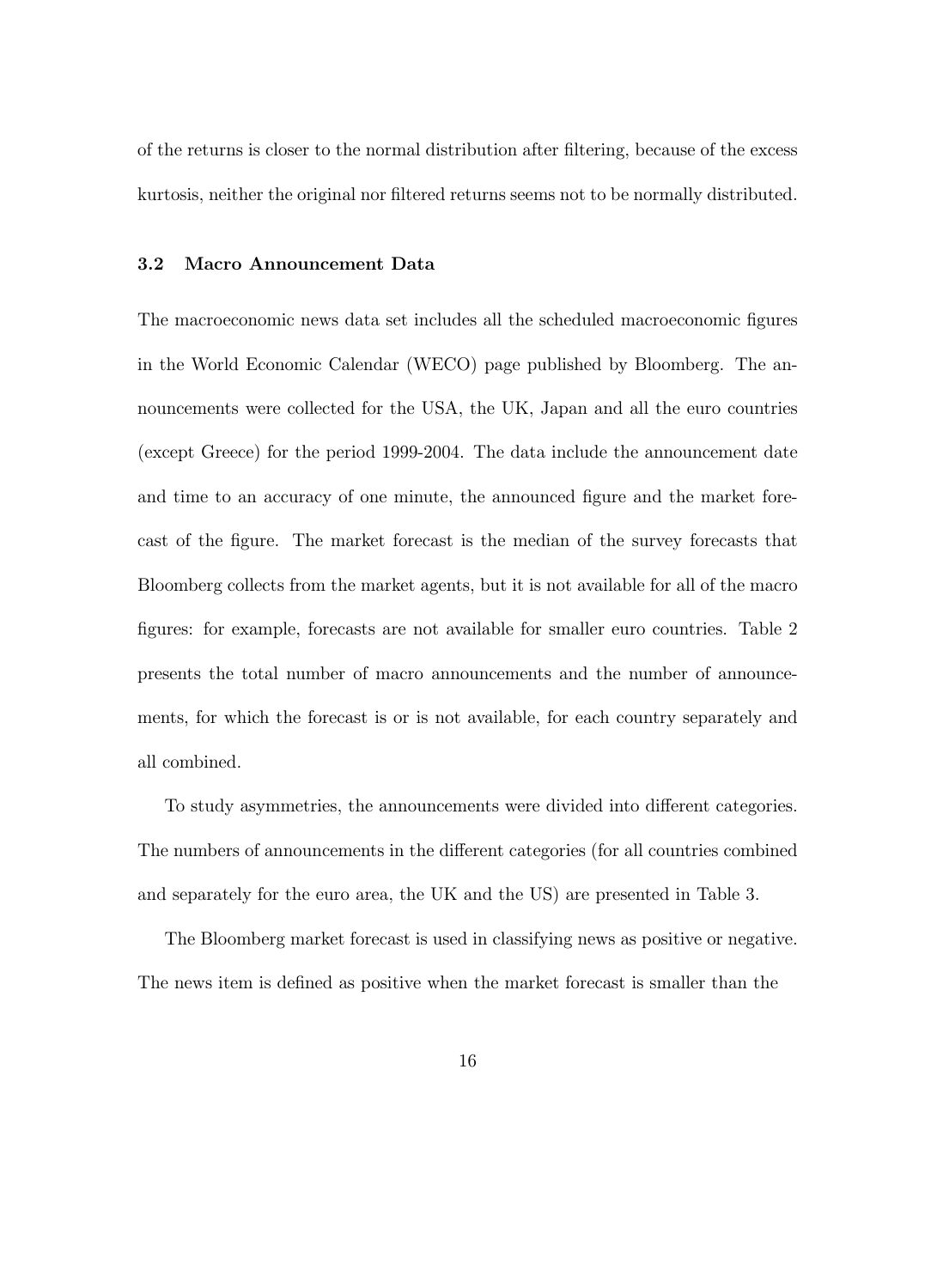| <b>News category</b> | All news | <b>Forecast available</b> | <b>Forecast not</b><br>available |
|----------------------|----------|---------------------------|----------------------------------|
| All countries        | 27410    | 14670                     | 12740                            |
| Austria              | 463      | $\boldsymbol{0}$          | 463                              |
| Belgium              | 807      | 27                        | 780                              |
| <b>ECB</b>           | 2794     | 1059                      | 1735                             |
| Finland              | 855      | $\boldsymbol{0}$          | 855                              |
| France               | 1813     | 1444                      | 369                              |
| Germany              | 3671     | 1764                      | 1907                             |
| Ireland              | 842      | 54                        | 788                              |
| Italy                | 2259     | 1524                      | 735                              |
| Japan                | 3127     | 1826                      | 1301                             |
| Netherlands          | 992      | 241                       | 751                              |
| Portugal             | 968      | 135                       | 833                              |
| Spain                | 1346     | 626                       | 720                              |
| United Kingdom       | 3317     | 2412                      | 905                              |
| <b>United States</b> | 4156     | 3558                      | 598                              |

**Table 2 Number of macro announcements in different categories**

announced gure, i.e. the announcement was underestimated. Negative news on the other hand means that market agents had overestimated the announced figure, which was less than the forecast. This classification has been standard in the literature (see e.g. Andersen and Bollerslev, 2003), although, it can be argued that positive news classied in this way might not necessarily be good news (for example if unemployment has increased more than expected<sup>7</sup>). Therefore, we also classified news as positive or negative in an alternative way. News is classied as positive if the next

 $7$ The estimations were also done with corrected data, where the positive surprise in unemployment was classified as negative news. This did not have a significant effect on the results.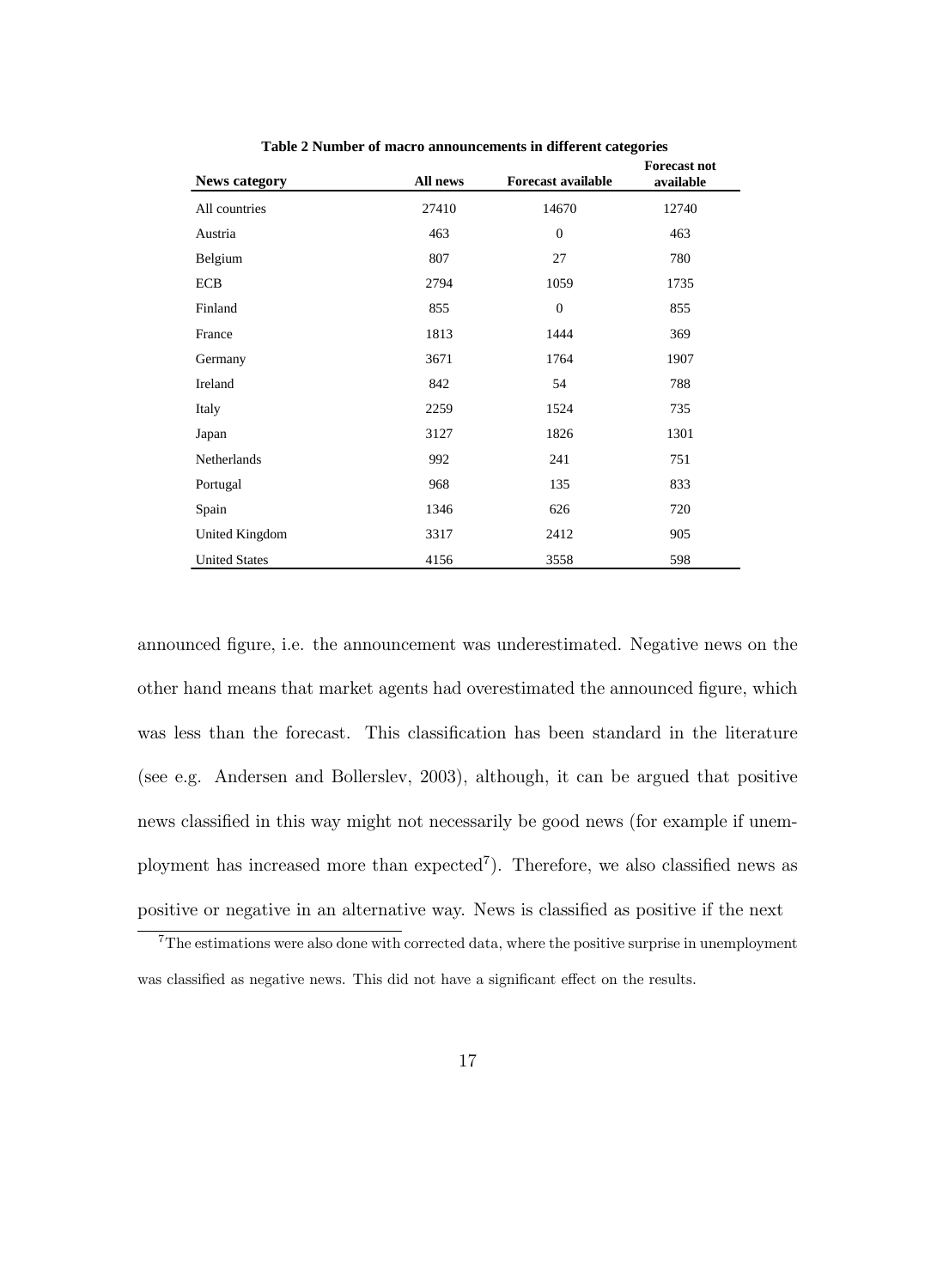| <b>News category</b>           | All<br>countries | Euro | UK  | USA  |
|--------------------------------|------------------|------|-----|------|
| Positive news, market forecast | 3765             | 1636 | 447 | 1177 |
| Negative news, market forecast | 3637             | 1642 | 467 | 1079 |
| Positive news, sign of return  | 3391             | 1654 | 369 | 954  |
| Negative news, sign of return  | 3155             | 1570 | 346 | 897  |
| One announcement               | 2752             | 1152 | 130 | 1064 |
| Consistent news                | 2684             | 1658 | 358 | 420  |
| Conflicting news               | 1182             | 334  | 246 | 435  |
| Trend news 2                   | 1732             | 813  | 187 | 531  |
| Trend news 3                   | 1018             | 470  | 135 | 297  |
| Trend news 4                   | 1796             | 961  | 263 | 385  |
| Mean revert news               | 4122             | 1868 | 516 | 1223 |

**Table 3 Number of macro announcements in different categories**

five-minute return following the news announcement is positive (dollar appreciates), and negative if the return is negative (dollar depreciates).

To study whether there are differences between the times when both positive and negative announcements arrive in markets at the same time and the times when news announcements are only either positive or negative, we classify each announcement as either 'contradictory' or 'consistent'. The announcement is 'contradictory', when at the same time (same minute) there are both positive and negative announcements and 'consistent' if there is more than one announcement and they are all only either positive or negative. The times when only one macro announcement arrives in the market are classified as 'one announcement'.

Finally, to study the difference between macro indicators that give the same sig-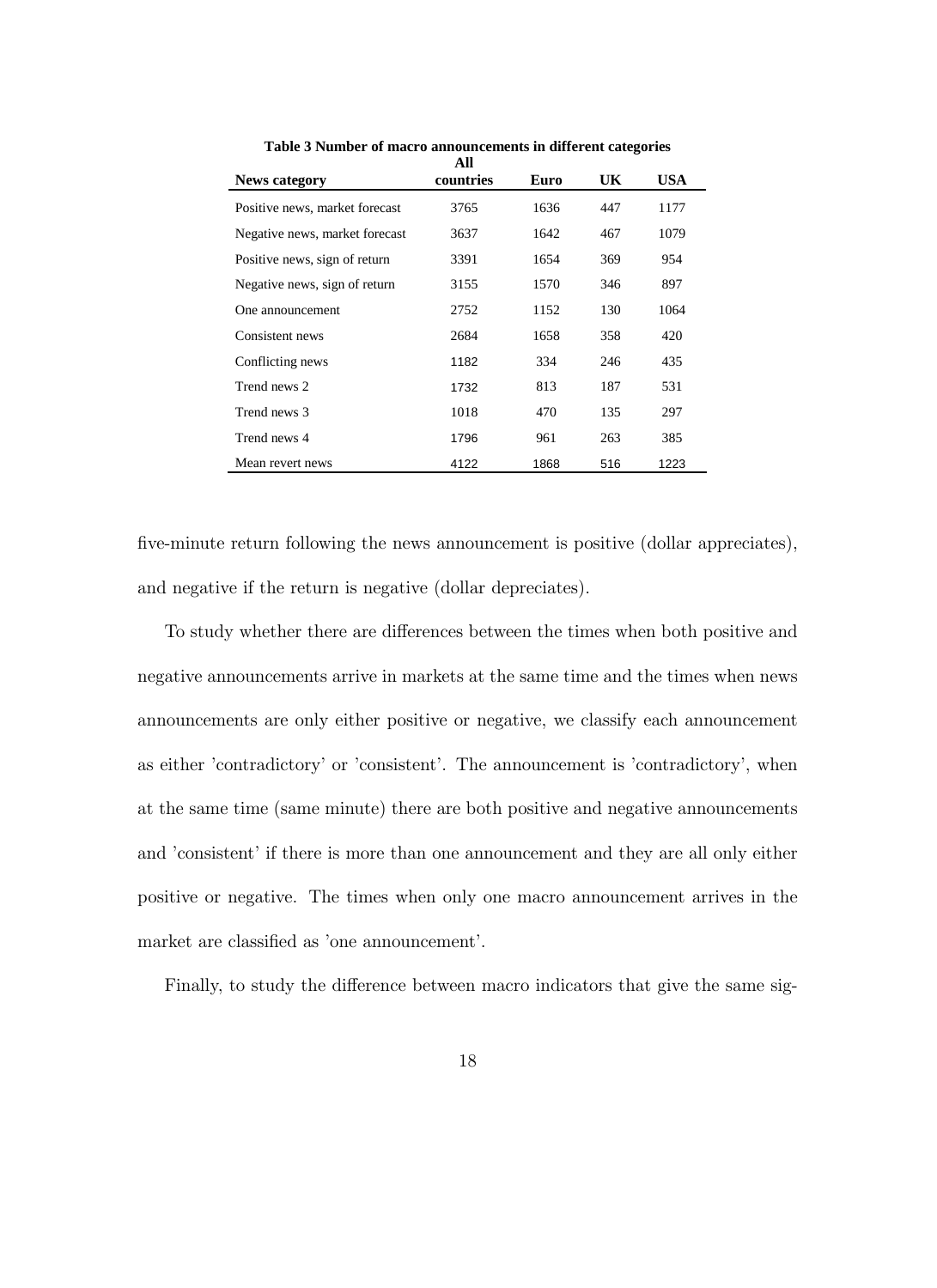nal (positive or negative) successively and the indicators which give positive and negative signals in turns, we classify the announcements as 'trend' or 'mean revert', respectively. The announcement is classied as 'trend', when its sign is the same as last month and 'mean revert' if the sign of the announcement is different from last month. The numbers 2, 3 and 4 refer to how many times the sign has been the same in succession.

### 3.3 The Model

To study the impact of news we estimate the following model:

$$
y_{t,n} = c + \sum_{k=1}^{K} \beta_k N_{k;t,n} + \varepsilon_{t,n}
$$
\n
$$
\tag{4}
$$

where  $y_{t,n} = 2 \ln \frac{t}{t}$  $\left| \tilde{R}_{t,n}-\bar{R}\right|$  $\frac{1}{\hat{\sigma}_t/N^{1/2}}$ . We continue to follow the Flexible Fourier Form framework (see section 3.1 for details), so that the dependent variable is of the same form as in model (3), but now instead of returns  $R_{t,n}$  we have filtered returns  $\tilde{R}_{t,n}$ . Now, on the right-hand side we have a constant,  $c$  and the news variables  $N_{k;t,n}$  and the error term  $\varepsilon_{t,n}$ . Since we are interested in different kinds of asymmetries (news announcements from different countries, positive vs. negative news, 'consistent' vs. 'contradictory' news, 'trend' vs. 'mean revert' news), we study them with a total of 12 models. The only difference between these models is that the set of news variable  $N_{k;t,n}$  differs between the models. The different news categories are presented in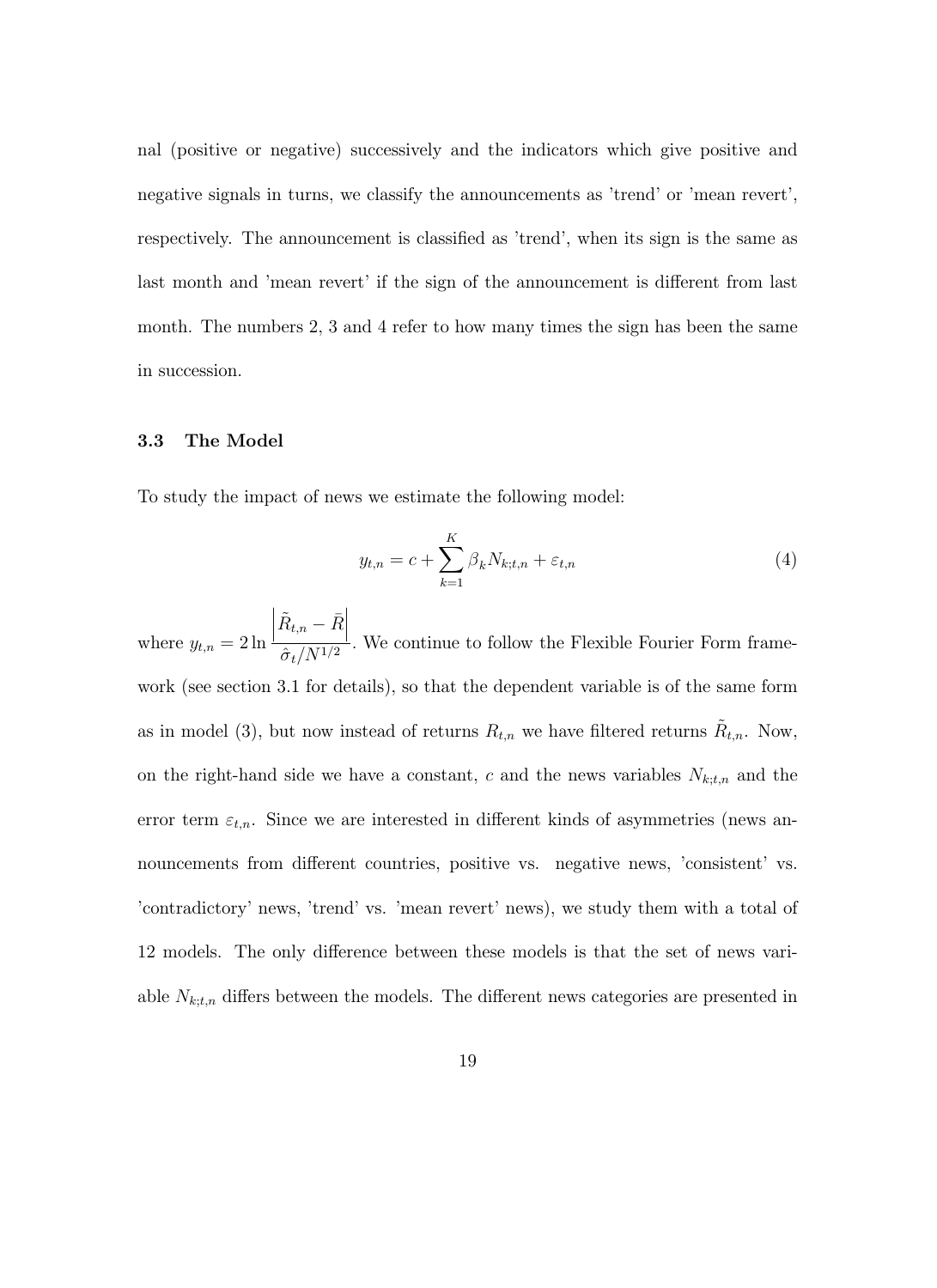Tables 2 and 3.

If we were only interested in the impact that the macro figure has immediately after the announcement, the news variables would be dummy variables that are assigned a value of one five minutes after the news announcement and zero otherwise<sup>8</sup>. However, it has been reported that the impact of news lasts from one to two hours (Andersen et al., 2003). Therefore, we follow Andersen and Bollerslev (1998), and first create the average news impact pattern by computing the average absolute returns following the news announcement minus the average absolute returns over the whole data. We then estimate the decay structure of the volatility response pattern of news by tting a third order polynomial to the average pattern of the impact of a news annnouncement:

$$
\lambda(i) = 0.054 \left(1 - \left(i/25\right)^3\right) - 0.009 \left(1 - \left(i/25\right)^2\right) i + 0.0007 \left(1 - \left(i/25\right)\right) i^2 \tag{5}
$$

where  $i = 1, 2, \ldots 25$  denotes the 5-minute interval. The estimated decay structure captures the average news impact pattern quite well and forces the impact to zero after two hours (when  $i = 25$ ), as depicted in Figure 3. Now, when the macro news has been announced at  $i = 0$ , the news variable obtains the value of  $\lambda(i)$  during the

 $8$ Most studies that study the impact of news on financial market returns use the actual surprise element (the announced gure minus the forecast) as a news variable rather than a dummy variable that does not take into account the size of the surprise. However, Andersen et al. (2003, 2007) argue that it is the mere presence of an announcement, not so much the size of the corresponding surprise, that tends to boost volatility.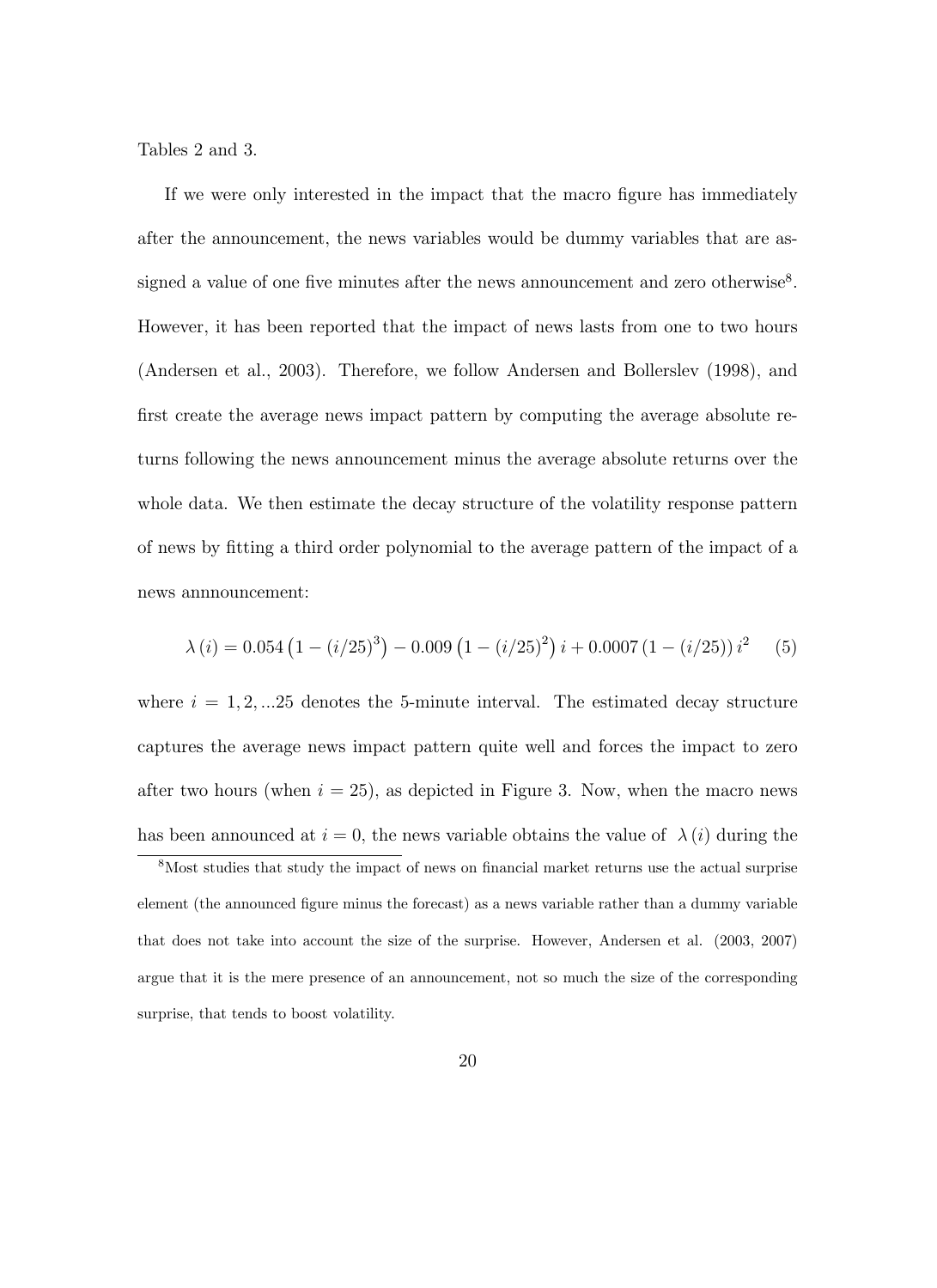first 25 intervals after the announcement and zero otherwise. The impact of news on volatility  $M_k(i)$  can then be calculated for every 25 intervals i separately with the equation



**Figure 3 Average news impact pattern and estimated decay structure** The average decay structure of the impact of news announcements was estimated by using the third order polynomial γ (*i*).

The longer dependencies of news could certainly have also been studied for example with lag dummies. However, the benefit of this polynomial method is, as Bollerslev et al. (2000) state, that it fixes the problem of having only a few announcement observations and it is less sensitive to the inherent noise in the return process. One further advantage of this approach is that compared to lag dummies, we now only need one news variable for each news group. To study the impact of news for a period of two hours after the announcement, we would have needed 24 (two hours is 24 five-minute intervals) news variables for all the news categories.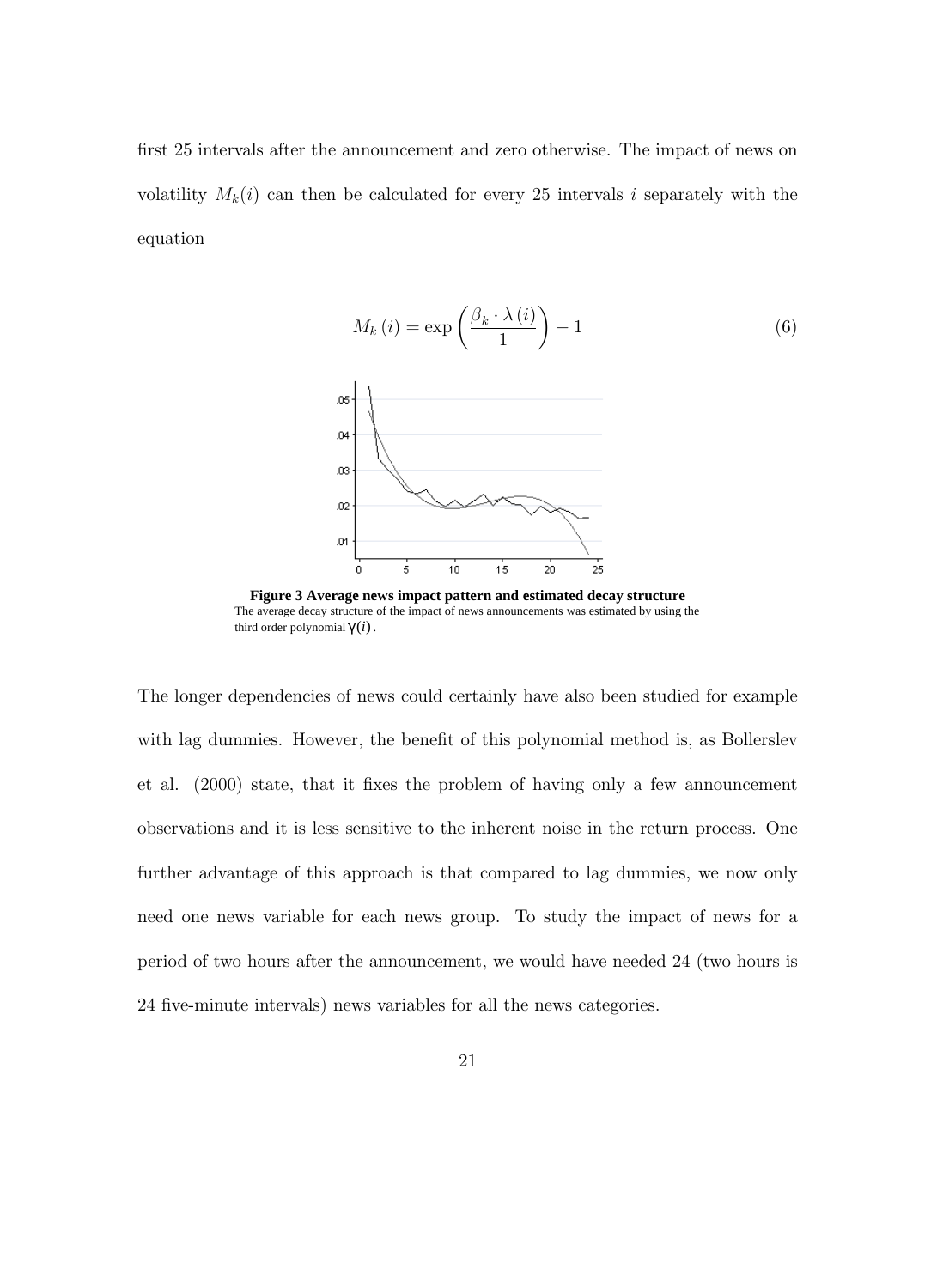### 4 Empirical results

Table 4 presents the results of the first two models, which study the impact of news in general without any asymmetries. The coefficient values of the news variables  $\beta_k$ as well as the impact of news on volatility computed for the first 5-minute interval following the news announcement  $M_k(1)$  are presented. The t-values in parenthesis are computed by using the Newey-West standard errors (288 lags).

We start by examining the impact of news in general without any asymmetries in Model 1. This news variable includes all the macroeconomic announcements from all the euro countries, Japan, the UK and the USA. As we can see, in general macroeconomic news increase volatility signicantly: volatility increases by approximately 34% after the news announcements. Model 2 studies the impact of news from different countries. US news increases volatility clearly more than news from the other countries: volatility increases by 72% immidiately after the US news announcements, while the next largest effect, caused by news from Germany, is only  $24\%$ . The magnitude of the impact seem to follow quite closely of the size of the euro countries: news from the ECB and the largest countries, Germany and France, affect volatility the most, while news from the smallest countries like Finland and Austria does not seem to affect volatility significantly. Interestingly, UK news seems to increase volatility as much as the news from the largest euro area countries, while news from Japan does not increase the EUR/USD volatility significantly.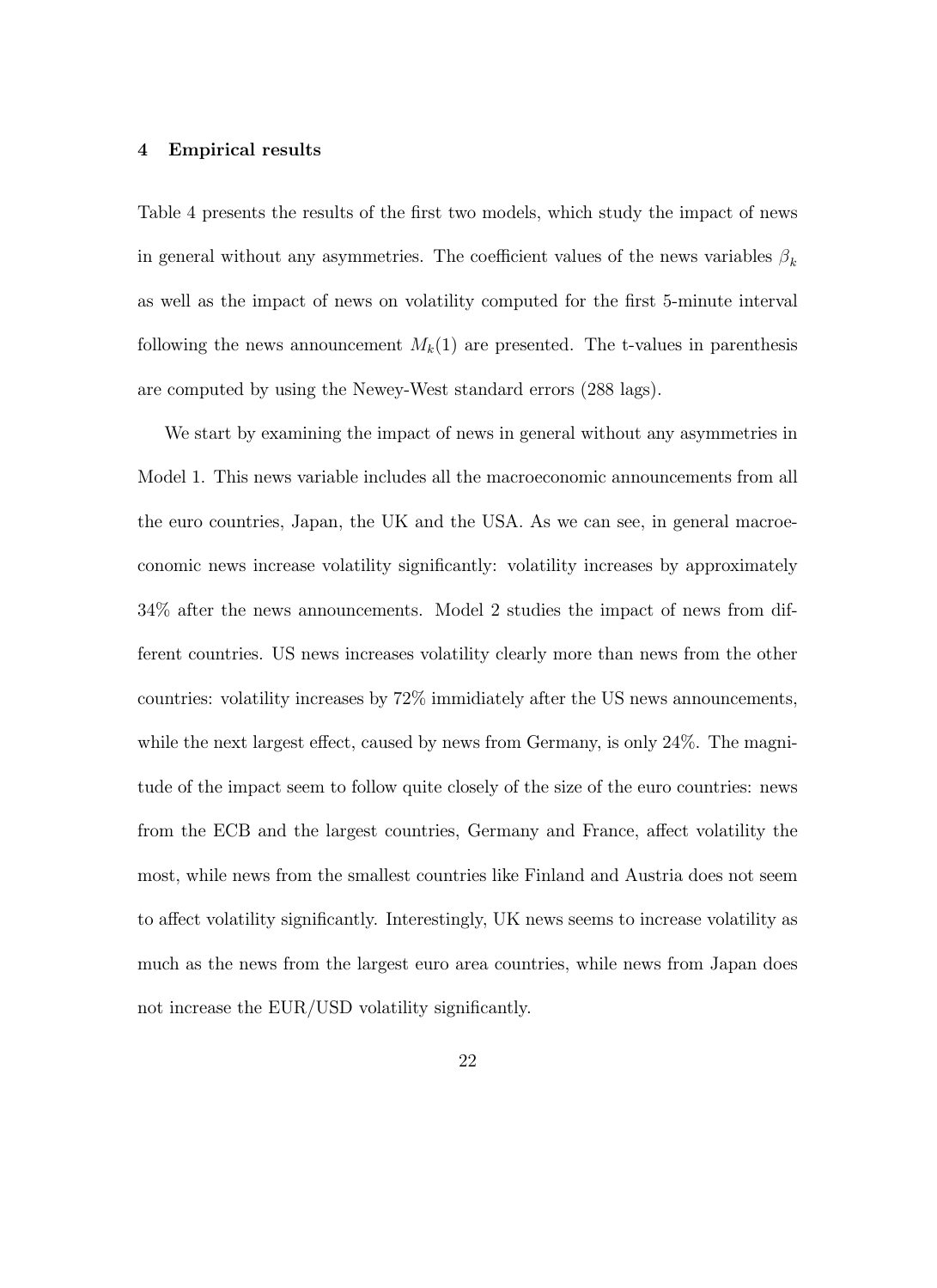Table 5 presents the results of Models 3 and 4, in which we compare the news effects of announcements which include a forecast to those which do not. The macro gures for which a forecast exists seem to be more important than those without a forecast: news with a forecast increase volatility by 40% while the news without a forecast increase volatility by only 13%. The same phenomenon can be seen in the results of Model 4, in which news from the euro area, the UK and the US are studied separately. In all cases the coefficient of news which has a forecast available is larger than the coefficient of news without a forecast, and for the euro area and US news the difference is also statistically significant.

Table 6 presents the results of Models 5-8, which study the impact of positive and negative news. In Models 5 and 6 news is classied as positive or negative the basis of the market forecast, and in Models 7 and 8 the sign of the return following the news is used in the classication. In Models 5 and 7 the news annoucements from all the countries are combined together, while in Models 6 and 8 positive and negative news from the euro area, the UK and the US are studied separately.

As can be seen, the values of the coefficients for negative news seem to be larger than those for positive news, however, the Wald tests do not reject the equality of the coefficients in any of the cases. Interestingly, when the sign of the return is used in the classication, negative (dollar depreciates) UK and US news increases volatility more than positive UK and US news, while positive (euro depreciates) euro area news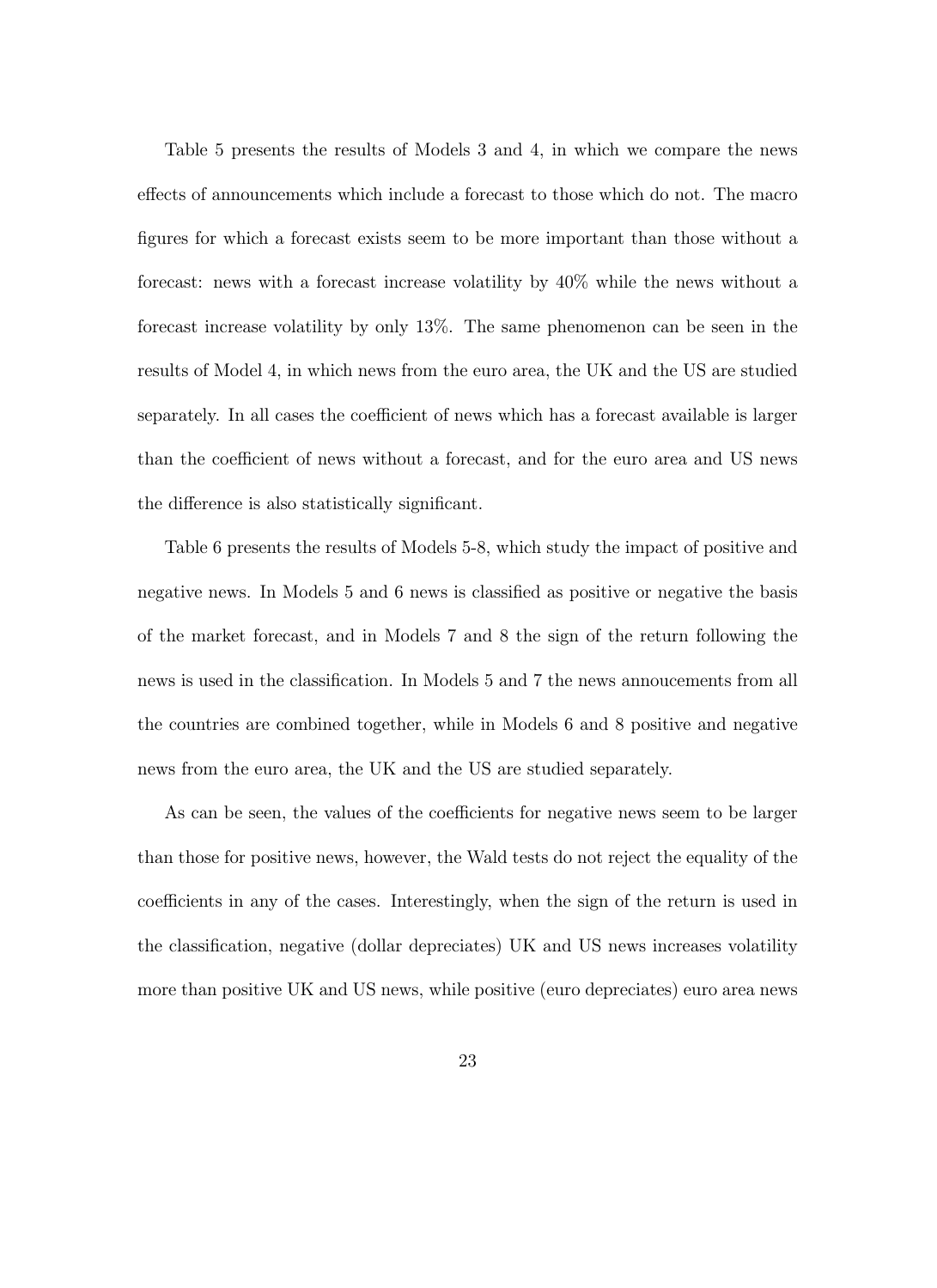### **Table 5 Estimation results: forecast vs. no forecast**

Table presents the estimation results of Models 3 and 4, which compare the impact of news announcements which include a forecast with those which do not. Model 3 examines the news from all the countries combined, while in Model 4 news from the euro area, the UK and the USA are studied separately. Table presents he coefficient values of the news variables  $\beta_k$  and the t-values (in the parenthesis) computed by using the Newey-West standard errors (288 lags). \* and \*\* denote the 5% and 1% significance levels, respectively. The figures in the last column are the impact of news on volatility computed to the first 5-minute interval following the news announcement:  $M_k(1)$ .

| News variable $k$                          | <b>Model 3</b>    | <b>Model 4</b>    |       |
|--------------------------------------------|-------------------|-------------------|-------|
| forecast available                         | $18.78**$ (23.04) |                   | 140 % |
| forecast not available                     | $6.79**$ (7.67)   |                   | 113 % |
| Euro: forecast available                   |                   | $13.41**$ (13.07) | 127 % |
| Euro: forecast not available               |                   | $7.50**$ $(7.86)$ | 115 % |
| UK: forecast available                     |                   | $11.05**$ (6.10)  | 122 % |
| UK: forecast not available                 |                   | $9.48**$ (3.81)   | 119 % |
| USA: forecast available                    |                   | $32.30** (25.10)$ | 179 % |
| USA: forecast not available                |                   | $11.83**$ (4.31)  | 124 % |
| Wald-test, p-value                         |                   |                   |       |
| forecast available $=$ not available       | 0.000             |                   |       |
| Euro: forecast available $=$ not available |                   | 0.000             |       |
| $UK:$ forecast available $=$ not available |                   | 0.608             |       |
| USA: forecast available $=$ not available  |                   | 0.000             |       |

increases volatility more than negative euro area news<sup>9</sup>. Table 7 presents the results of Models 9 and 10, which study the dierence between the impact of 'consistent' and 'contradictory' news as well as the times when only one macroeconomic announcement is released. The news is defined as 'contradictory' if both positive and negative

<sup>&</sup>lt;sup>9</sup>We also studied the impact of the largest and the smallest positive and negative news announcements to see if the magnitude of the surprise matters. Following Vahamaa, Watzka and Aijo (2005) we excluded the low surprise announcements by using the upper and lower quartiles as the sampling boundaries. This did not have an effect to the results.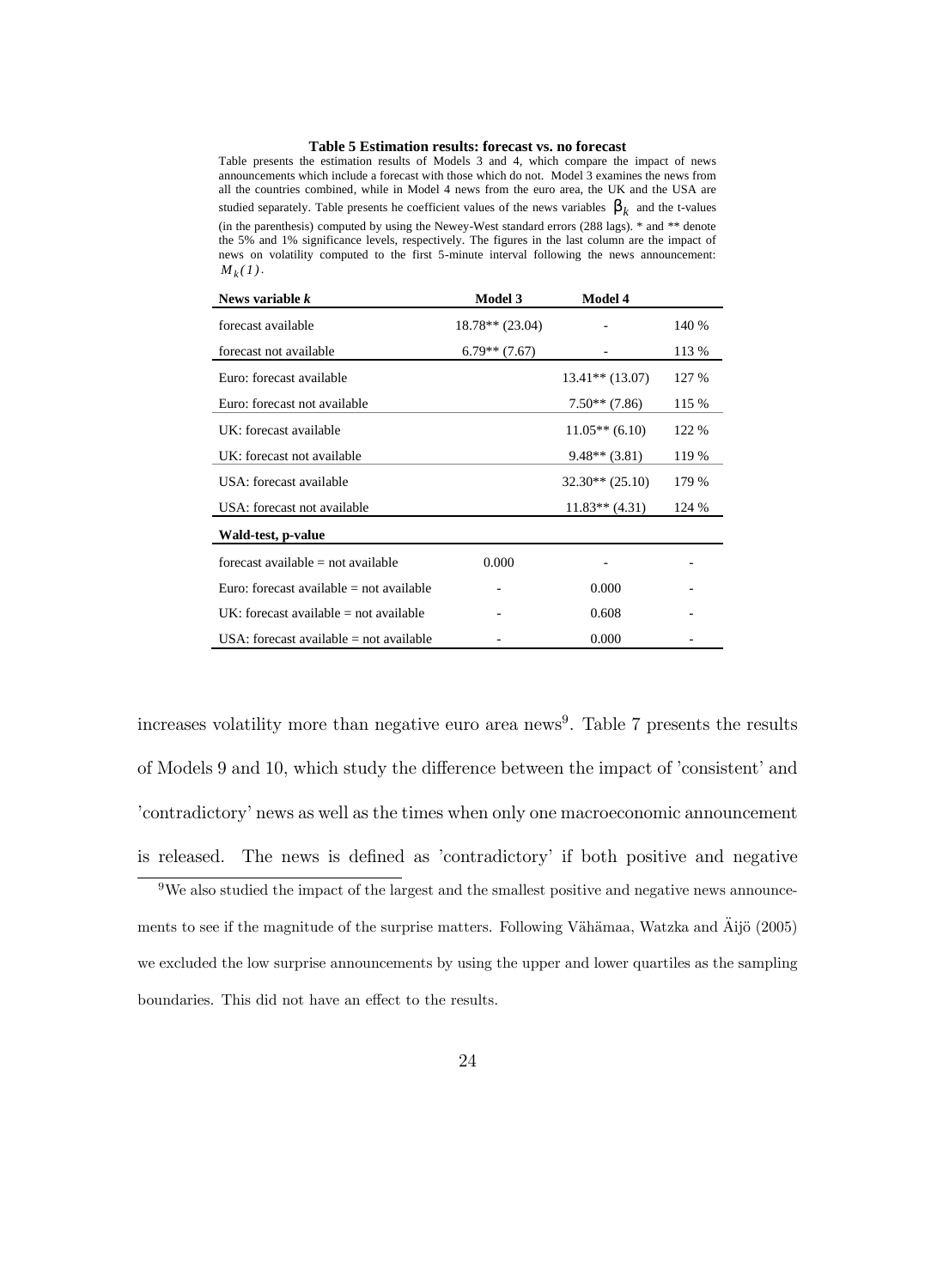news is announced at the same time and 'consistent' if there is more than one news announcement and they are all only positive or only negative. In Model 9 news from different countries is not separated, while in Model 10 the impact of 'contradictory' and 'consistent' news from the different markets is examined separately.

The results show that there are differences between the impact of 'one announcement', 'contradictory' news and 'consistent' news, but that the differences are statistically signicant only in the case of US news. In general contradictory news increases volatility signicantly more than consistent news. While consistent news increases volatility by 27%, contradictory news increases volatility by 49%. Interestingly, the times when there is only one macro announcement seem to increase volatility more than the times when there is more than one announcement and the news gives consistent signal about the state of the economy.

The results of Models 11 and 12, which study the difference between the impact of 'trend news' and 'mean revert news' news are presented in Table 8. If positive macro indicator is followed by negative news of that same indicator (or negative news is followed by positive news), the news is classied as 'mean revert news'. If positive news is followed by positive news (or negative news is followed by negative news), the news is classied as 'trend news'. Since it might matter how many times the sign of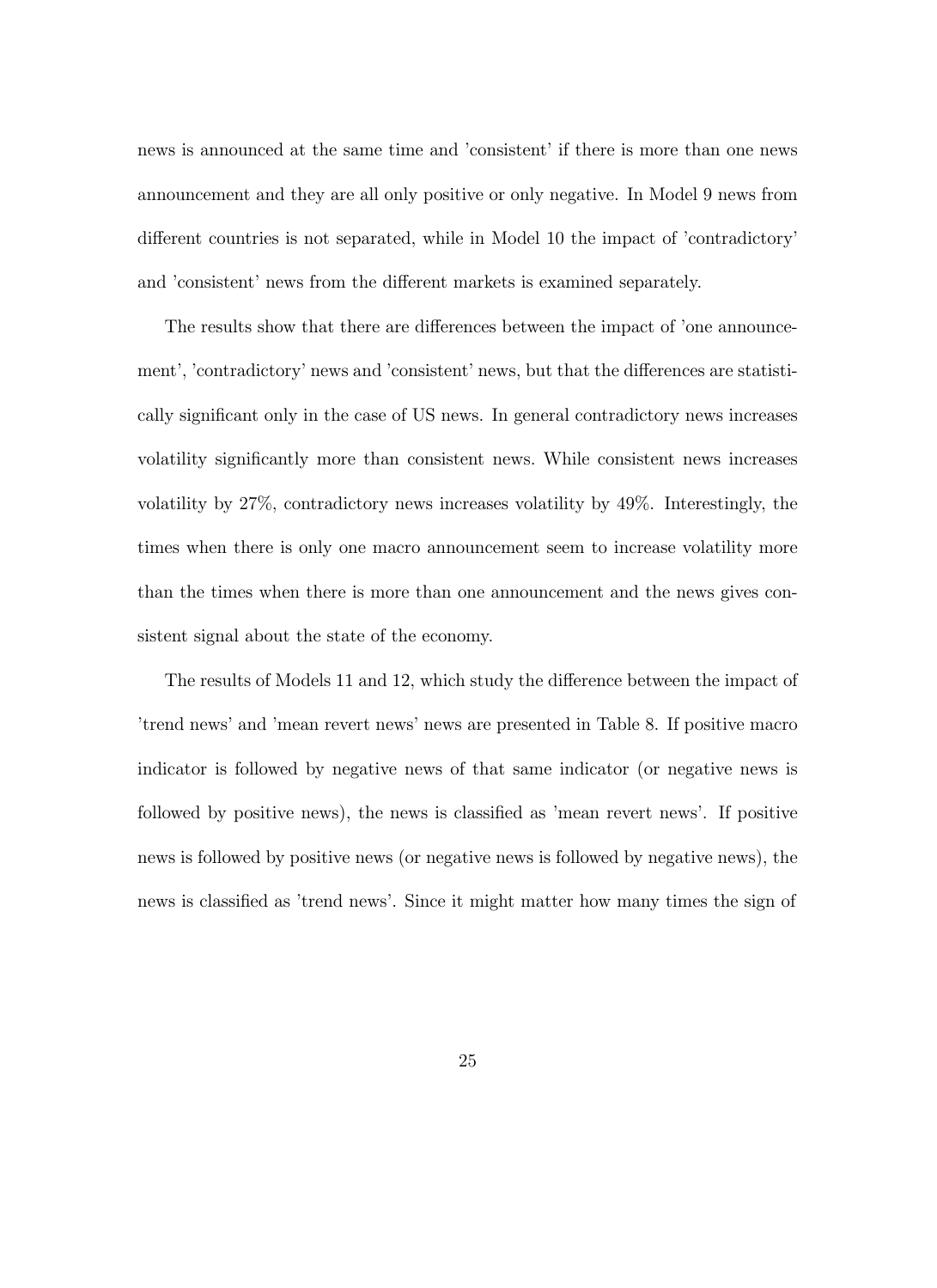# Table 6 Estimation results: positive and negative news **Table 6 Estimation results: positive and negative news**

| Table presents the estimation results of Models 5-8. All the models study the impact of positive vs. negative news, but the classification of<br>positive and negative news differs between the models. In the Model 5 and 6 the news was classified as positive or negative based on the<br>difference between the announced figure and market forecast and in the Model 7 and 8 by using the sign of the return following the news<br>announcement. Models 5 and 7 examine the news from all the countries combined, while in Models 6 and 8 news from euro area, the UK and |                   |                  |          |                     |                   |          |
|--------------------------------------------------------------------------------------------------------------------------------------------------------------------------------------------------------------------------------------------------------------------------------------------------------------------------------------------------------------------------------------------------------------------------------------------------------------------------------------------------------------------------------------------------------------------------------|-------------------|------------------|----------|---------------------|-------------------|----------|
| by using the Newey-West standard errors (288 lags). * and ** denote the 5% and 1% significance levels, respectively. The figures in the last<br>the USA are studied separately. Table presents the coefficient values of the news variables $\beta_k$ and the t-values (in the parenthesis) computed<br>column are the impact of news on volatility computed to the first 5-minute interval following the news announcement: $M_k(l)$ . The Wald test<br>tests the equality of the positive and negative news coefficient estimates.                                           |                   |                  |          |                     |                   |          |
|                                                                                                                                                                                                                                                                                                                                                                                                                                                                                                                                                                                |                   | Market forecast  |          |                     | Sign of return    |          |
| News variable k                                                                                                                                                                                                                                                                                                                                                                                                                                                                                                                                                                | Model 5           | Model 6          | $M_k(I)$ | Model 7             | Model 8           | $M_k(I)$ |
| positive news                                                                                                                                                                                                                                                                                                                                                                                                                                                                                                                                                                  | 13.87** (13.56)   |                  | 128%     | 20.25** (20.69)     |                   | 44 %     |
| negative news                                                                                                                                                                                                                                                                                                                                                                                                                                                                                                                                                                  | $14.25**$ (13.46) |                  | 129 %    | $21.47**$ $(21.64)$ |                   | 47 %     |
| Euro: positive news                                                                                                                                                                                                                                                                                                                                                                                                                                                                                                                                                            |                   | $11.04**$ (8.12) | 122%     |                     | $16.60**$ (13.17) | 144 %    |
| Euro: negative news                                                                                                                                                                                                                                                                                                                                                                                                                                                                                                                                                            |                   | $10.92**$ (7.83) | 122%     |                     | $14.27**$ (11.32) | 147 %    |
| UK: positive news                                                                                                                                                                                                                                                                                                                                                                                                                                                                                                                                                              |                   | $5.49*$ (2.00)   | 110%     |                     | $13.15**$ (5.55)  | 135%     |
| UK: negative news                                                                                                                                                                                                                                                                                                                                                                                                                                                                                                                                                              |                   | $10.80*(3.95)$   | 121 %    |                     | $19.22**$ (7.74)  | 129 %    |
| USA: positive news                                                                                                                                                                                                                                                                                                                                                                                                                                                                                                                                                             |                   | 21.91** (12.89)  | 148%     |                     | 32.70** (19.65)   | 180%     |
| USA: negative news                                                                                                                                                                                                                                                                                                                                                                                                                                                                                                                                                             |                   | 25.56** (14.03)  | 158%     |                     | 35.54** (20.93)   | 190 %    |
| Wald-test, p-value                                                                                                                                                                                                                                                                                                                                                                                                                                                                                                                                                             |                   |                  |          |                     |                   |          |
| $pos = neg$                                                                                                                                                                                                                                                                                                                                                                                                                                                                                                                                                                    | 0.819             |                  |          | 0.379               |                   |          |
| Euro: pos = neg                                                                                                                                                                                                                                                                                                                                                                                                                                                                                                                                                                |                   | 0.957            |          |                     | 0.212             |          |
| $UK: pos = neg$                                                                                                                                                                                                                                                                                                                                                                                                                                                                                                                                                                |                   | 0.264            |          |                     | 0.079             |          |
| $USA: pos = neg$                                                                                                                                                                                                                                                                                                                                                                                                                                                                                                                                                               |                   | 0.222            |          |                     | 0.246             |          |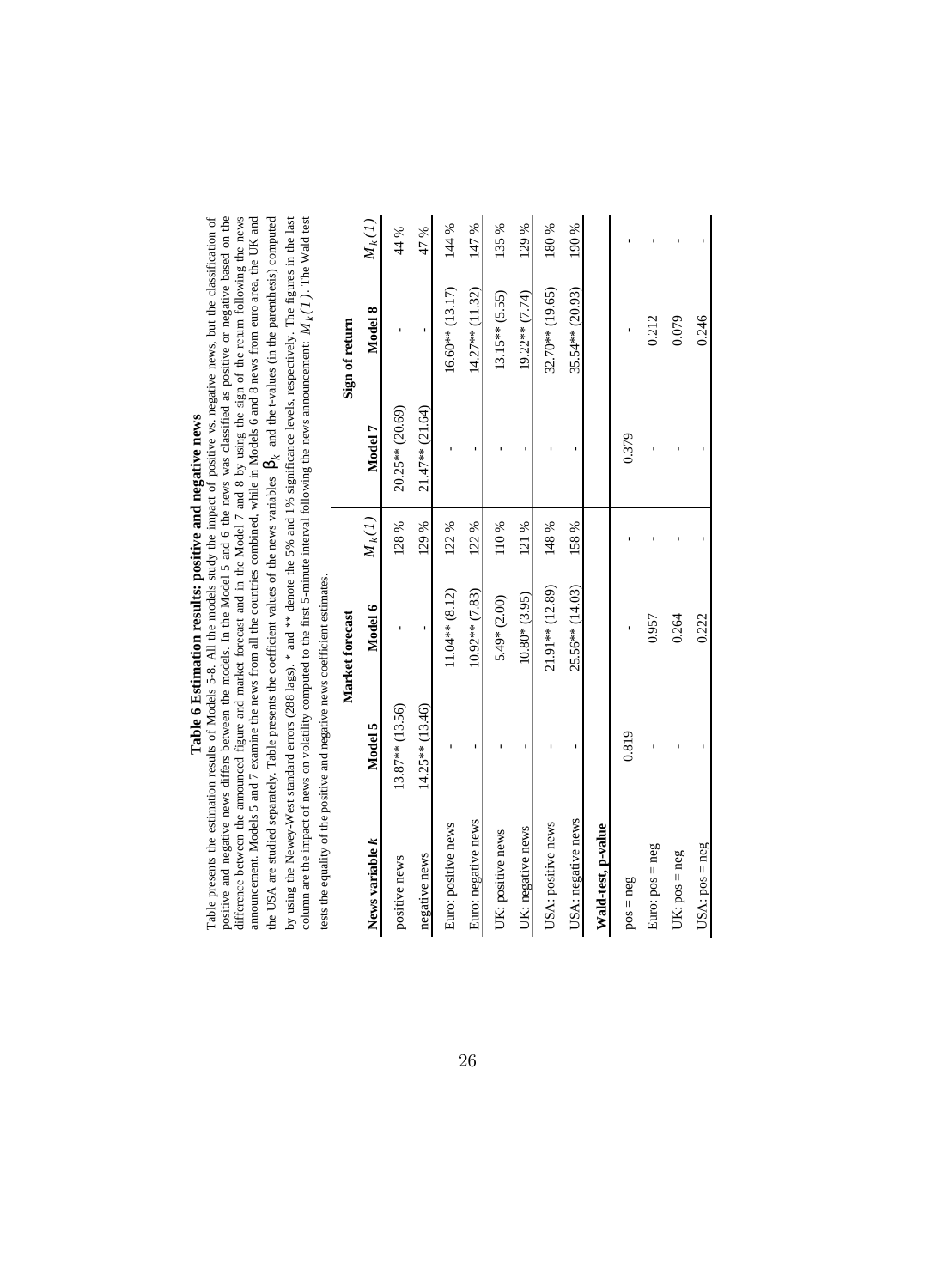### **Table 7 Estimation results: consistent and contradictory news**

Table presents the estimation results of Models 9 and 10, which examine the impact of one announcement, and of consistent and contradictory news announcements. The news is classified as 'one announcement' if only one macro figure was announced during a five-minute interval, contradictory, if more than one macro figure was released and some of these were positive and some negative and consistent if the surprises were all positive or negative only. Model 9 examines news from all the countries combined, while in Model 10 news from the euro area, the UK and the USA are studied separately. Table presents he coefficient values of the news variables  $\beta_k$  and the tvalues (in the parenthesis) computed by using the Newey-West standard errors (288 lags). \* and \*\* denote the 5% and 1% significance levels, respectively. The figures in the last column are the impact of news on volatility computed to the first 5-minute interval following the news announcement:  $M_k(1)$ .

| News variable $k$                 | Model 9           | <b>Model 10</b>   | $M_k(1)$      |
|-----------------------------------|-------------------|-------------------|---------------|
| All countries: one announcement   | $17.22**$ (15.31) |                   | 136 %         |
| All countries: consistent news    | $13.25**$ (12.21) |                   | 127 %         |
| All countries: contradictory news | $22.17**$ (13.79) |                   | 149 %         |
| Euro: one announcement            |                   | $13.78**$ (8.55)  | 128 %         |
| Euro: consistent news             |                   | $11.76**$ (9.02)  | 124 %         |
| Euro: contradictory news          |                   | $11.51**$ (4.04)  | 123 %         |
| UK: one announcement              |                   | $19.52**$ (5.39)  | 142 %         |
| UK: consistent news               |                   | $9.04**$ (3.44)   | 118 %         |
| UK: contradictory news            |                   | 14.47 (4.38)      | 130 %         |
| USA: one announcement             |                   | 23.94** (13.99)   | 154 %         |
| USA: consistent news              |                   | $31.88**$ (13.95) | 178 %         |
| USA: contradictory news           |                   | 40.89** (17.46)   | 209 %         |
| Wald-test, p-value                | $one = cons$      | $one = cont$      | $cons = cont$ |
| Model 9                           | 0.012             | 0.012             | 0.000         |
| Model 10, Euro                    | 0.356             | 0.503             | 0.938         |
| Model 10, UK                      | 0.020             | 0.299             | 0.200         |
| Model 10, USA                     | 0.007             | 0.000             | 0.006         |

the news has been the same in succession, we take this into account by using three different 'trend' news variables: all the news for which the sign of the news has been the same two times in succession are classied as 'trend news 2', while 'trend news 3' and 'trend news 4' mean that the macro indicator has had the same sign three or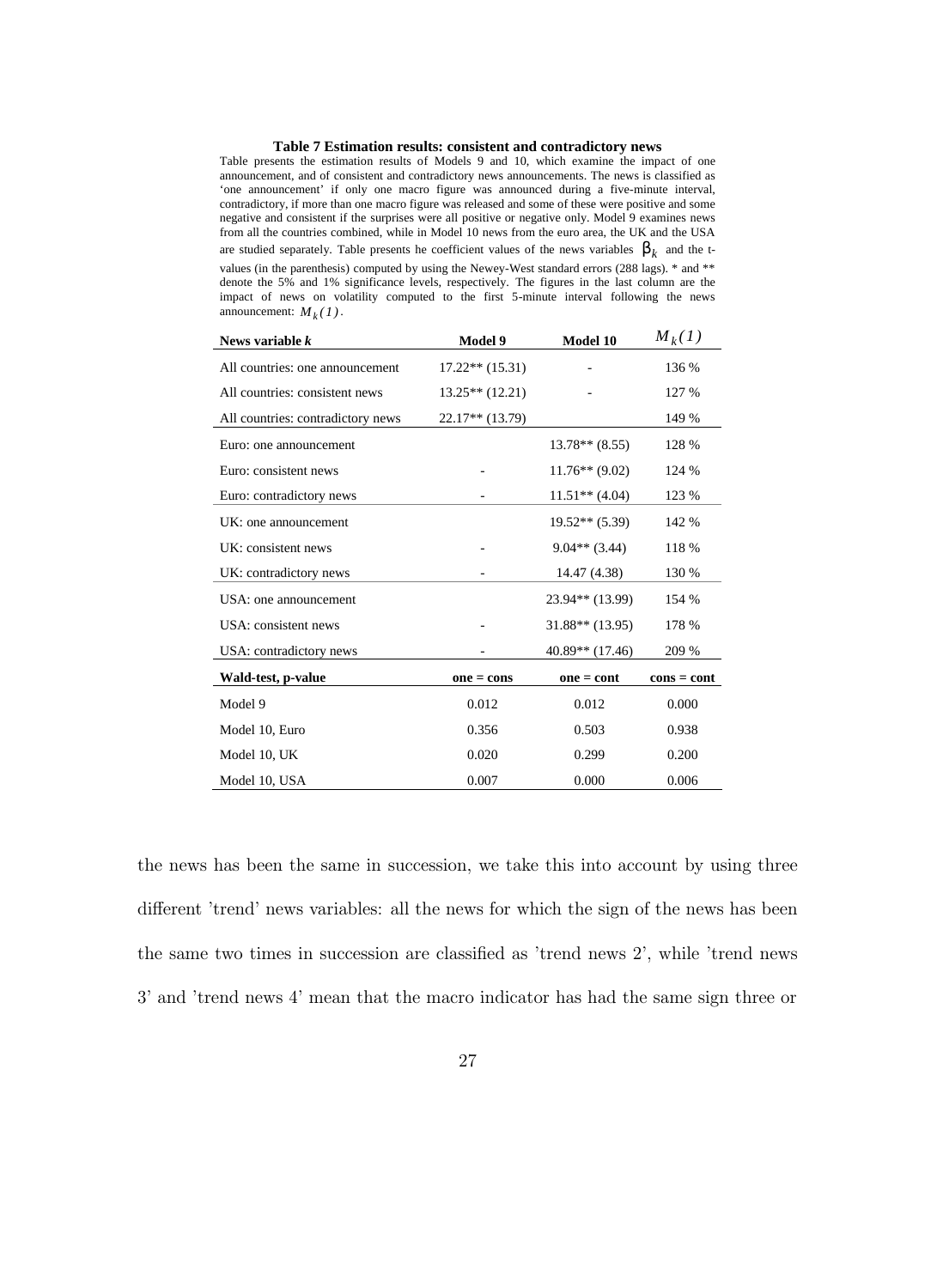### **Table 8 Estimation results: trendy and mean reverting news**

Table presents the estimation results of Models 11 and 12. All the models study the difference between the impact of macro indicators that give either positive or negative signals in succession (trend news) and the macro indicators that give positive and negative signals in turns (mean revert news). The numbers 2, 3 and 4 refer to the number of times the surprises have to be positive (or negative) in a row to be classified as trend news. Model 11 examines the news from all the countries at once, while in Model 12 the news from euro area, the UK and the USA are studied separately. Table presents he coefficient values of the news variables  $\beta_k$ and the t-values (in the parenthesis) computed by using the Newey-West standard errors (288 lags). \* and \*\* denote the 5% and 1% significance levels, respectively. The figures in the last column are the impact of news on volatility computed to the first 5-minute interval following the news announcement:  $M_k(1)$ . The F-test tests the equality of the "trendy" and "mean reverting" news variable coefficient estimates.

| News variable $k$               | Model 11                 | Model 12          | $M_k(1)$    |
|---------------------------------|--------------------------|-------------------|-------------|
| All countries: trend news 2     | $10.89**$ (7.98)         |                   | 122 %       |
| All countries: trend news 3     | $13.59**$ (7.60)         |                   | 128 %       |
| All countries: trend news 4     | $12.99**$ (9.21)         |                   | 126 %       |
| All countries: mean revert news | $11.39**$ (10.83)        |                   | 123 %       |
| Euro: trend news 2              |                          | $6.03**$ (3.15)   | 111 %       |
| Euro: trend news 3              |                          | $10.72**$ (4.47)  | 121 %       |
| Euro: trend news 4              |                          | $9.87**$ (5.54)   | 119 %       |
| Euro: mean revert news          |                          | $8.37**$ (5.84)   | 116 %       |
| UK trend news 2                 |                          | $14.54**$ (3.99)  | 130 %       |
| UK trend news 3                 |                          | $13.71**$ (2.75)  | 128 %       |
| UK trend news 4                 |                          | $8.37*(2.36)$     | 116 %       |
| UK mean revert news             |                          | 3.87(1.30)        | 107 %       |
| USA trend news 2                | $\overline{\phantom{a}}$ | $20.17**$ (8.78)  | 144 %       |
| USA trend news 3                |                          | $24.58**$ (7.69)  | 156 %       |
| USA trend news 4                |                          | $29.75**$ (10.25) | 171 %       |
| USA mean revert news            |                          | $21.43**$ (11.77) | 147 %       |
| Wald-test, p-value              | $tre2 = mr$              | $tre3 = mr$       | $tre4 = mr$ |
| Model 11: All countries         | 0.794                    | 0.332             | 0.419       |
| Model 12: Euro                  | 0.389                    | 0.447             | 0.564       |
| Model 12: UK                    | 0.000                    | 0.145             | 0.418       |
| Model 12, USA                   | 0.713                    | 0.443             | 0.035       |

four times in succession, respectively.

Table 8 also presents the results of the Wald tests comparing the coefficients of the 'mean revert news' to those of the different 'trend news' variables. While the coeffi-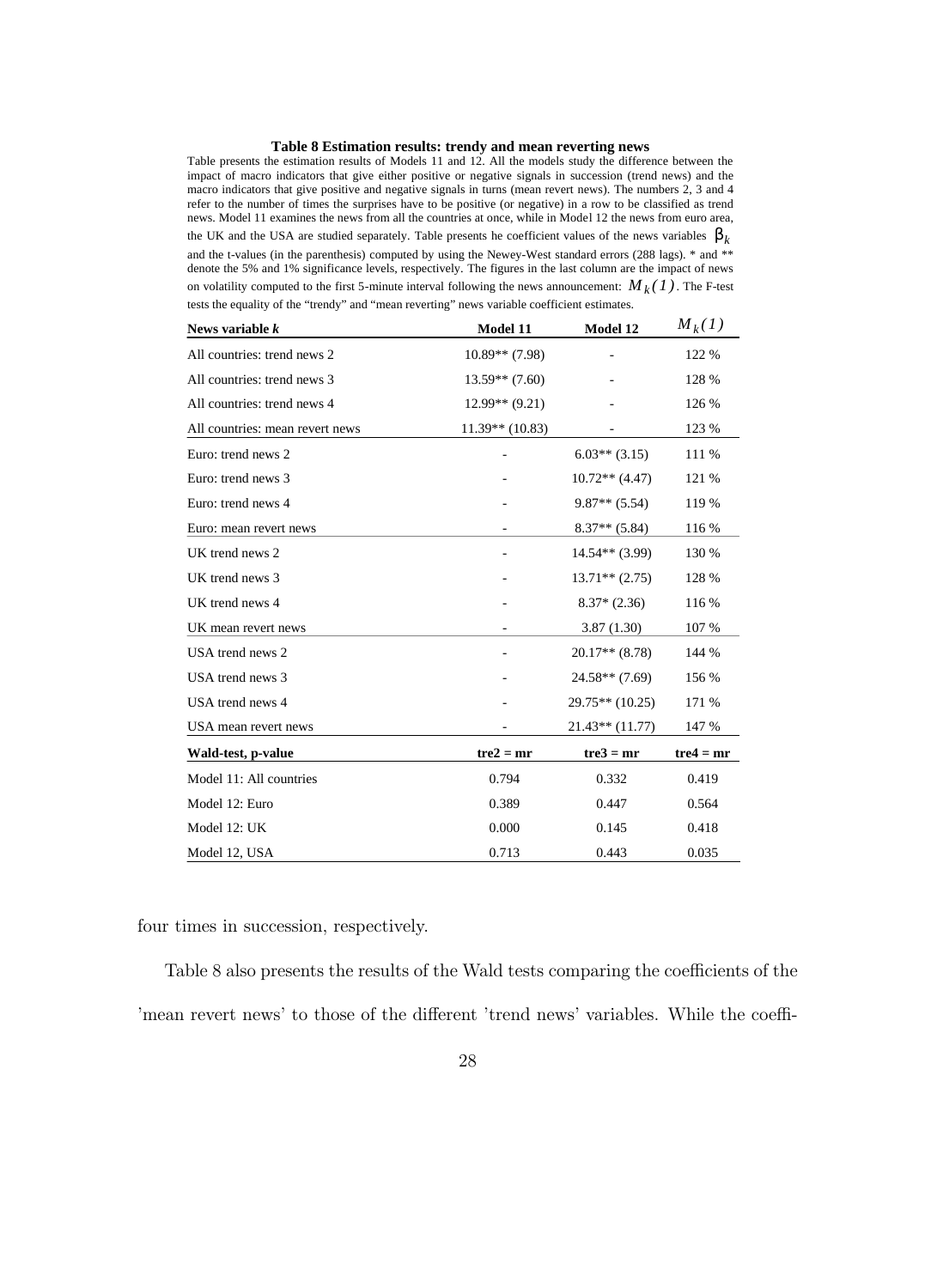cients of the 'trend news' variables seem in general to be larger than the coefficients of the 'mean revertin news' variables, we again find the strongest asymmetries in the case of US news: the macro indicators that have had the same sign for four or more months in a row increase volatility signicantly more compared to macro indicators that are by turns positive and negative.

### 5 Conclusions

This paper studies the impact of macroeconomic news on EUR/USD exchange rate volatility, focusing on asymmetries between different news categories. According to our results, macroeconomic announcements increase volatility signicantly, US news causing a much larger effect than news from the other countries. UK news increases volatility as much as news from the largest euro area countries while news from the smallest euro area countries and Japan does not increase volatility statistically signicantly.

The estimated value of the coefficient for negative news is larger than that of positive news, however, the difference is not statistically significant. Laakkonen and Lanne (2008) find that negative news increases volatility more than positive news, but only when the economy is in expansion. Since the data cover both good and bad economic periods, this might explain why we do not find differences between positive and negative news.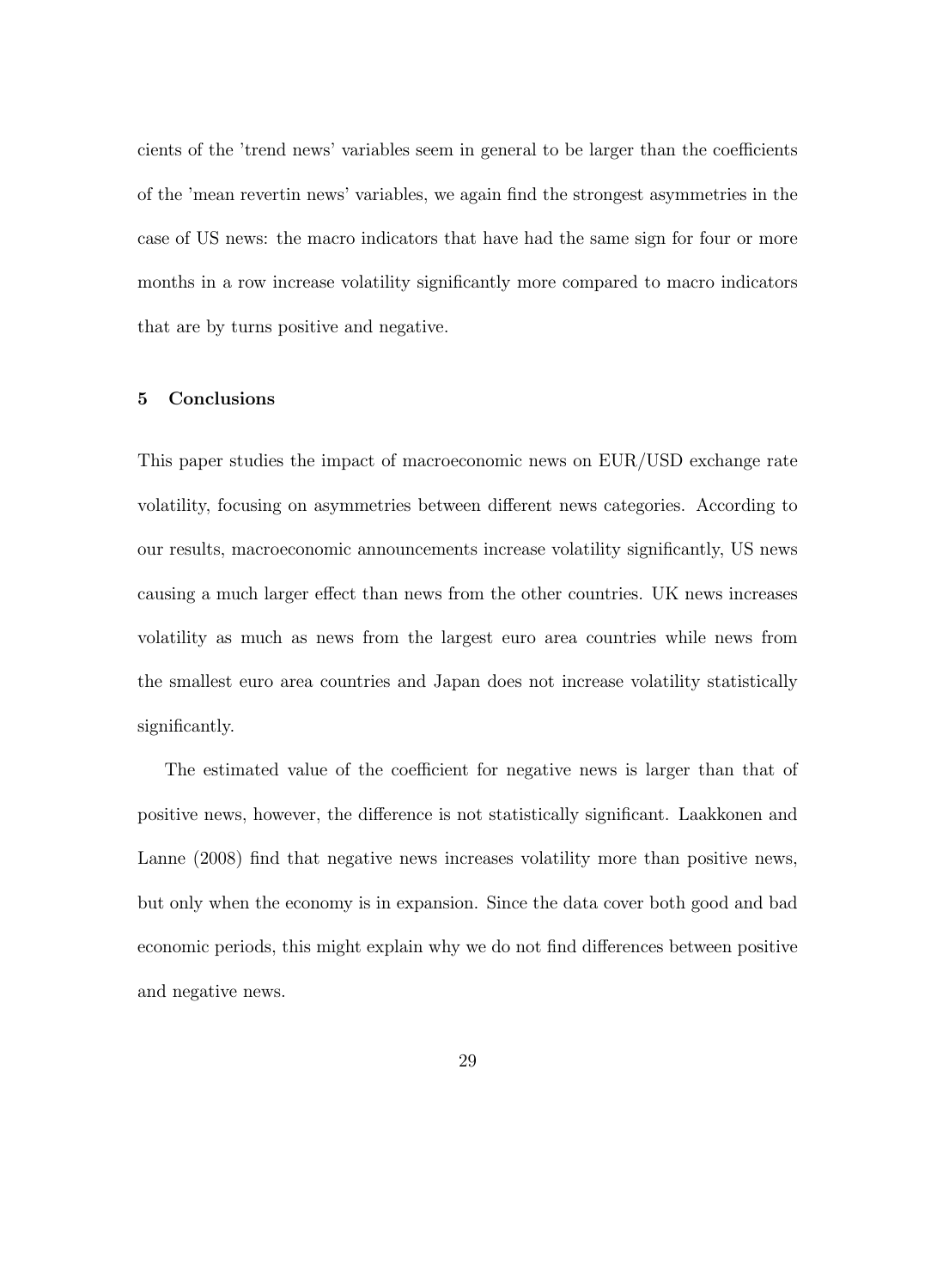Manzan and Westerhoff (2005) suggest that even professional traders experience difficulties in evaluating the meaning of news. When the signal of news announcements is not so clear it is clearly more difficult to analyze it. We found that news that gives contradictory information on the state of the economy increases volatility more than news that gives consistent information. By contradictory news we mean times when both positive and negative news arrives in the market. News is consistent, on the other hand, when only either positive or negative news arrives. Manzan and Westerhoff (2005) suggest that central authorities should provide more reliable information about fundamentals, and so reduce the degree of misperception.

We also found that macro indicators which give positive (or negative) signals in a succession increase volatility signicantly more than the indicators which give positive and negative signals in turns. This result might be explained by the theory of 'investor conservatism' proposed by Barberis et al. (1998), which suggests that investors overreact to macro indicators which successively give positive (or negative) signals of the state of the economy.

### References

Admati, A., Pfleiderer, P., (1988) "A theory of Intraday Patterns: Volume and Price Variability" The Review of Financial Studies 1, 3-40

Aggarwal, R., Schirm, D., (1992) "Balance of Trade Announcements and Asset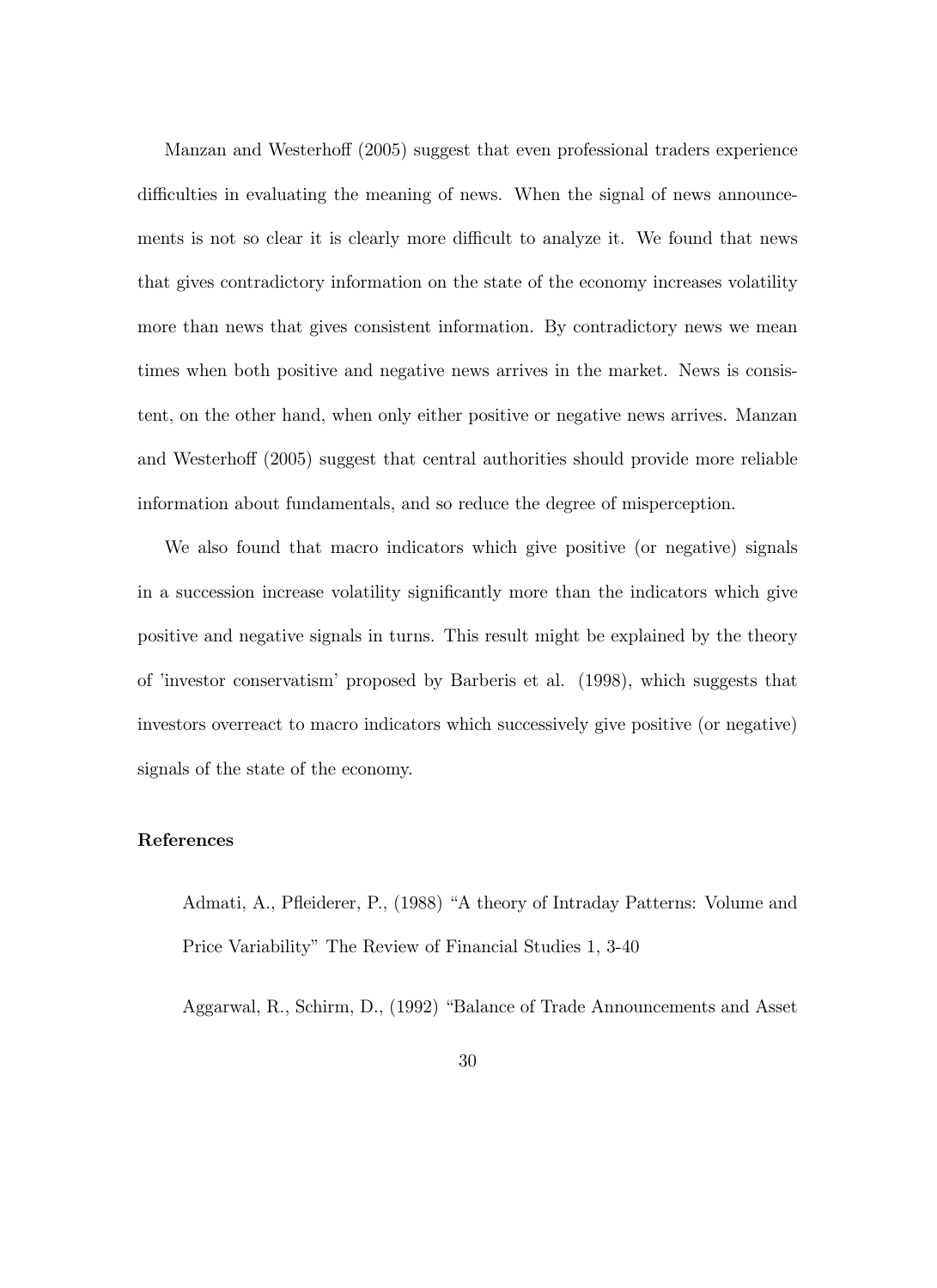Prices: Influence on Equity Prices, Exchange Rates, and Interest Rates" Journal of International Money and Finance 11, 80-95

Almeida, A., Goodhart, C., Payne, R., (1998) "The Effects of Macroeconomic News on High Frequency Exchange Rate Behavior" The Journal of Financial and Quantitative Analysis 33, 383-408

Andersen, T., Bollerslev, T., (1997) "Intraday periodicity and volatility persistence in financial markets" Journal of Empirical Finance 4, 115-158

Andersen, T., Bollerslev, T., (1998) "Deutsche Mark-Dollar Volatility: Intraday Activity Patterns, Macroeconomic Announcements, and Longer Run Dependencies" The Journal of Finance 53, 219-265

Andersen T., Bollerslev, T., Diebold, F., Vega, C., (2003) "Micro Effects and Macro Announcements: Real-Time Price Discovery in Foreign Exchange" American Economic Review 93, 38-62

Andersen T., Bollerslev, T., Diebold, F., Vega, C., (2007) "Real-Time Price Discovery in Stock, Bond and Foreign Exchange Markets\ Journal of International Economics 73, 251-277

Barberis, N., Schleifer, A., Vishny, R., (1998) "A model of investor sentiment" Journal of Financial Economics 49, 307-343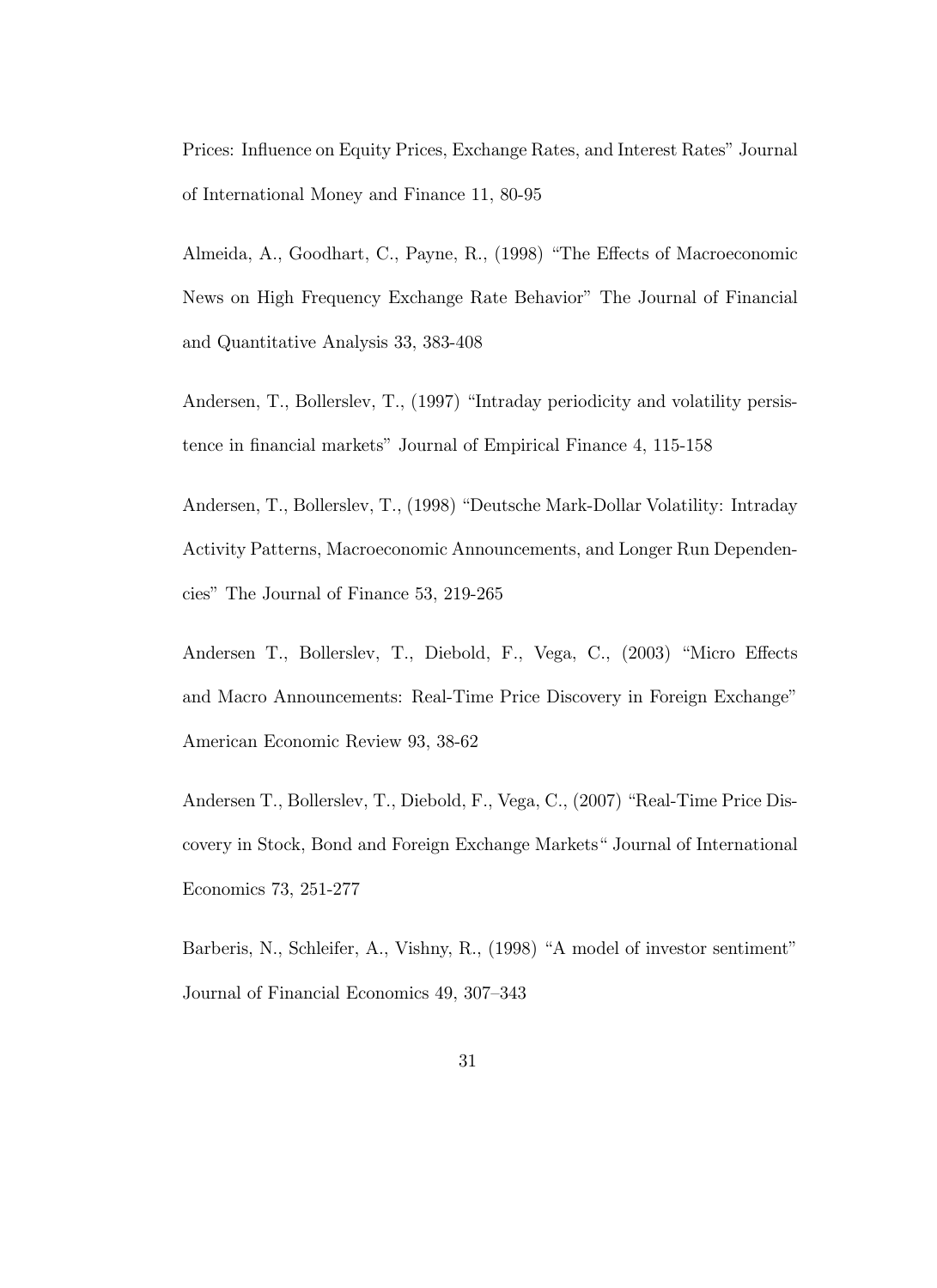Bauwens, L., Ben Omrane, W., Giot, P., (2005) "News Announcements, Market Activity and Volatility in the Euro/Dollar Foreign Exchange Market" Journal of International Money and Finance 24, 1108-1125

BIS (2007) "Triennial Central Bank Survey: Foreign exchange and derivatives market activity in 2007" Bank for International Settlements

Bollerslev, T., Cai, J., Song, F., \Intraday Periodicity, Long-Memory Volatility, and Macroeconomic Announcement Effects in the U.S. Treasury Bond Market" Journal of Empirical Finance 7, 37-55

Chang, Y., Taylor, S., (2003) \Information arrivals and intraday exchange rate volatility" International Financial Markets, Institutions and Money 13, 85-112

Damodaran, A., (1985) "Economic Events, Information Structure, and the Return-generating Process" The Journal of Financial and Quantitative Analysis 20 No. 4

DeGennaro, R., Shrieves, R., (1997) "Public information releases, private information arrival and volatility in the foreign exchange market" Journal of Empirical Finance 4,  $295-315$ 

Dominguez, K., Panthaki, F., (2006) "What defines 'news' in foreign exchange markets?" Journal of International Money and Finance 25, 168-198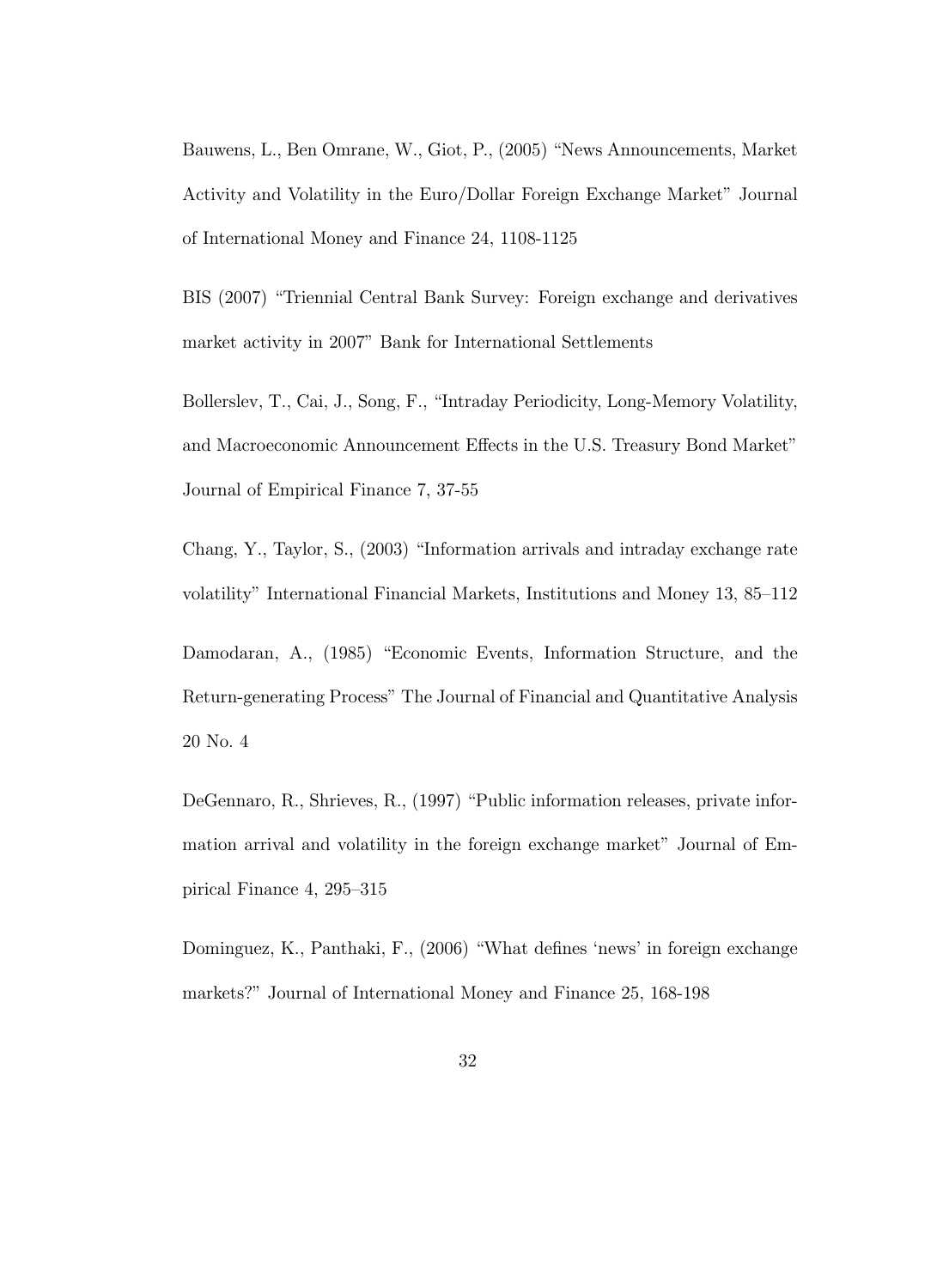Eddelbüttel D., McCurdy, T., (1998) "The Impact of News on Foreign Exchange Rates: Evidence from High Frequency Data" Manuscript Rotman School of Management, University of Toronto

Ederington, H., Lee, J., H., (1993) "How Markets Process Information: News Releases and Volatility" The Journal of Finance 48, 1161-1191

Evans, M., Lyons, R.,  $(2008)$  "How is macro news transmitted to exchange rates?" Journal of Financial Economics 88, 26-50

Farmer, D., Joshi, S., (2002) "The price dynamics of common trading strategies" Journal of Economic Behavior  $&$  Organization 49, 149-171

Faust, J., Rogers, J., Wang, S.-Y.B., Wright, J., (2007) \The high-frequency response of exchange rates and interest rates to macroeconomic announcements<sup>"</sup> Journal of Monetary Economics 54, 1051-1068

Fornari, F., Monticelli, C., Pericoli, M., Tivegna, M., (2002) "The impact of news on the exchange rate of the lira and long-term interest rates" Economic Modelling  $19, 611-639$ 

Goodhart, C. A. E., Hall, S. G., Henry, S. G. B., Pesaran, B., (1993) "News effects in a high-frequency model of the sterling-dollar exchange rate" Journal of Applied Econometrics 8, 1-13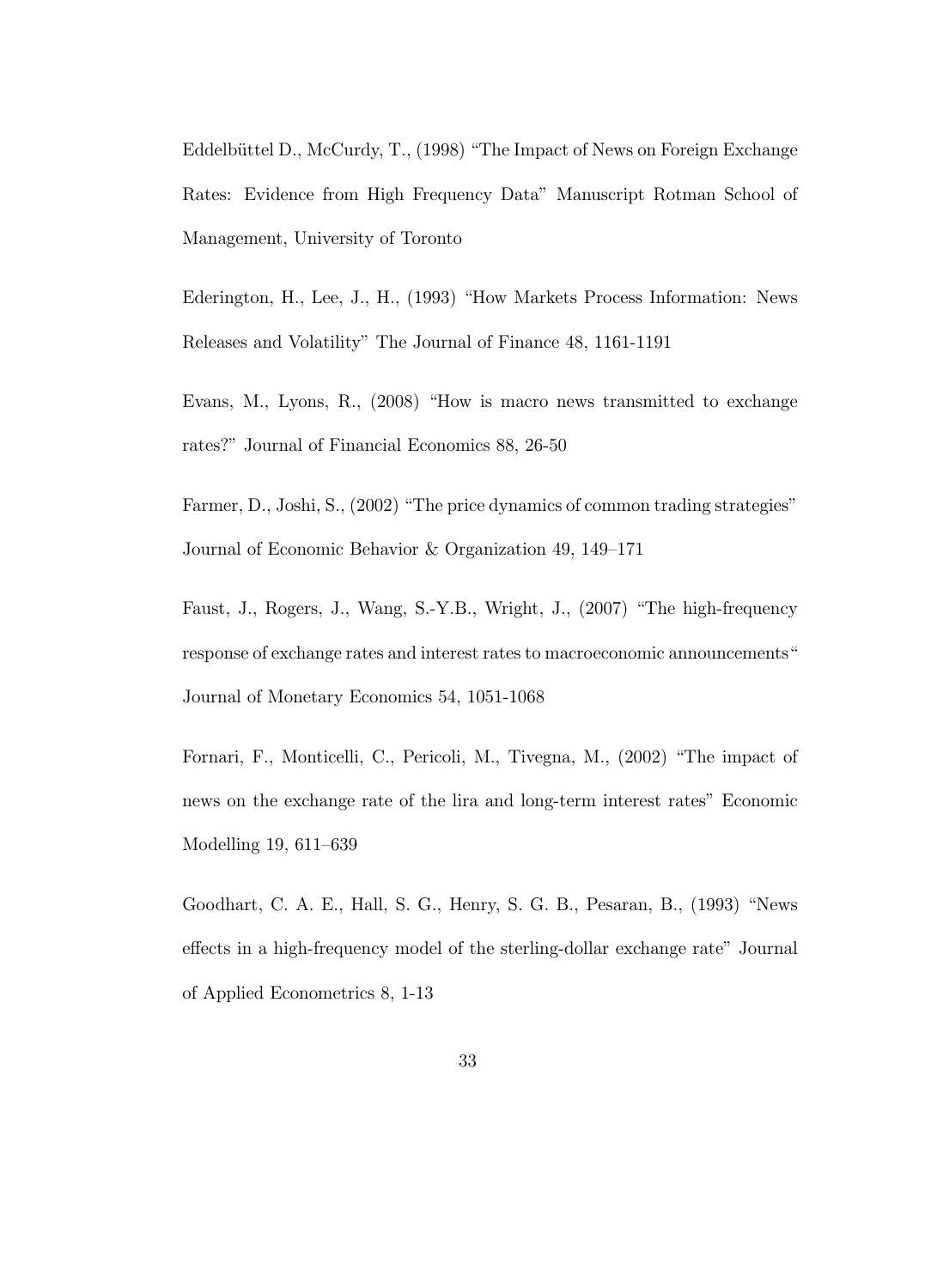Ito, T., Roley, V., (1987) \News from the U.S. and Japan : Which moves the yen/dollar exchange rate?" Journal of Monetary Economics 19, 255-277

Laakkonen, H., (2007a) "The Impact of Macroeconomic News on Exchange Rate Volatility" Finnish Economic Papers 20, 23-40

Laakkonen, H., (2007b) "Exchange Rate Volatility, Macro Announcements and the Choice of the Intraday Seasonality Filtering Method" Bank of Finland Discussion Papers 23/2007

Laakkonen, H., Lanne, M.,  $(2008)$  "Asymmetric News Effects on Volatility: Good vs. Bad News in Good vs. Bad Times" Helsinki Center of Economic Research Discussion Paper No 207

Manzan S., Westerhoff, F., (2005) "Representativeness of news and exchange rate dynamics" Journal of Economic Dynamics and Control 29, 677-689

Melvin, M., Yin, X., (2000) "Public information arrival, exchange rate volatility and quote frequency" The Economic Journal 110, 644-661

Payne, R. (2003) "Informed trade in spot foreign exchange markets: an empirical analysis" Journal of International Economics 61, 307-329

Pearce, D., Solakoglu, N., (2007) "Macroeconomic news and exchange rates" Journal of International Financial Markets, Institutions and Money 17, 307-325